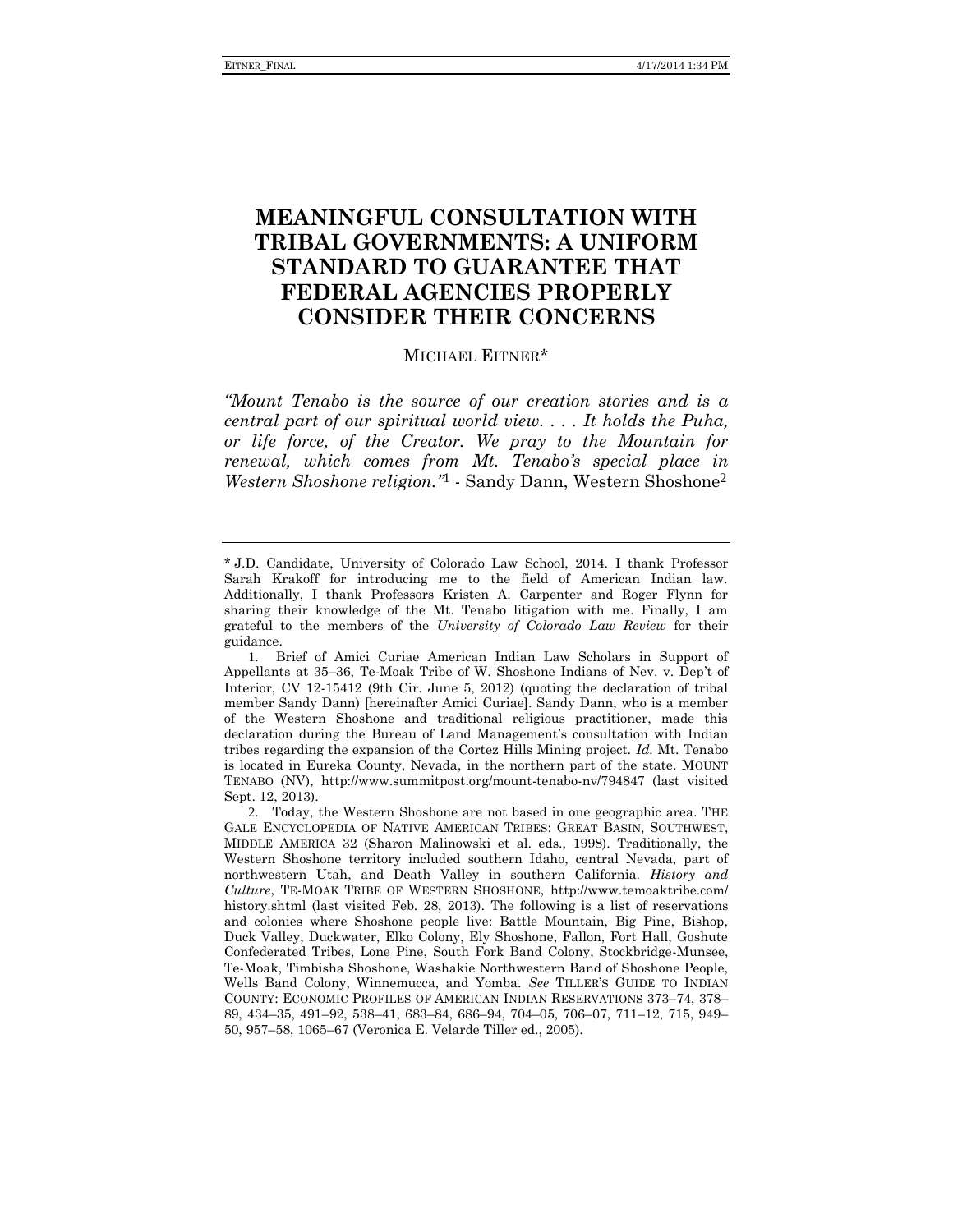\*\*\*

*The obligation that federal agencies consult with Indian tribes regarding undertakings that impact tribal interests is grounded in various statutes, implementing regulations, and Executive Order 13,175. Currently, tribes confront a variety of approaches to consultation because each agency develops its own standards for conducting consultation. Once an agency has reached a final decision on a proposed undertaking, any consultation that occurred to comply with Executive Order 13,175 will not be reviewed in court because Executive Order 13,175 and the consultation policy that an agency developed as required by Executive Order 13,175 do not provide tribal governments with a cause of action to challenge the adequacy of consultation. While courts will review tribal-agency consultation mandated by a federal statute or implementing regulation, judicial review tends to focus on the procedural aspects of consultation rather than examining the substantive decision made by an agency. Thus, Indian tribes are unable to challenge whether an agency's final determination adequately considered the concerns that tribal governments raised during the consultative process. In recognition of the federal government's general trust responsibility to protect the general welfare of tribes and the government-to-government relationship that exists with Indian tribes, Congress should enact a statute that creates a uniform standard for agency-tribal consultation. The statute will create one standard for conducting tribal consultation. Additionally, the consultation statute will permit judicial review of the procedural and substantive aspects of the interaction between tribal governments and federal agencies. To ensure agency decisions adequately consider tribal interests and concerns, agencies will have to overcome a rebuttable presumption that will be granted to tribal assertions raised during consultation. If an agency cannot produce sufficient evidence to support its determination, a federal court will have the power to overturn the decision. The statutory approach to agency-tribal consultation will ensure the federal government honors the unique relationship it has with Indian tribes.* 

| ORIGINS OF TRIBAL CONSULTATION AND                                                    |  |
|---------------------------------------------------------------------------------------|--|
| $\alpha$ as some monetaring $\lambda$ monetary second may $T_2$ seems assume monetary |  |

CONGRESSIONAL ATTEMPTS TO IMPROVE THE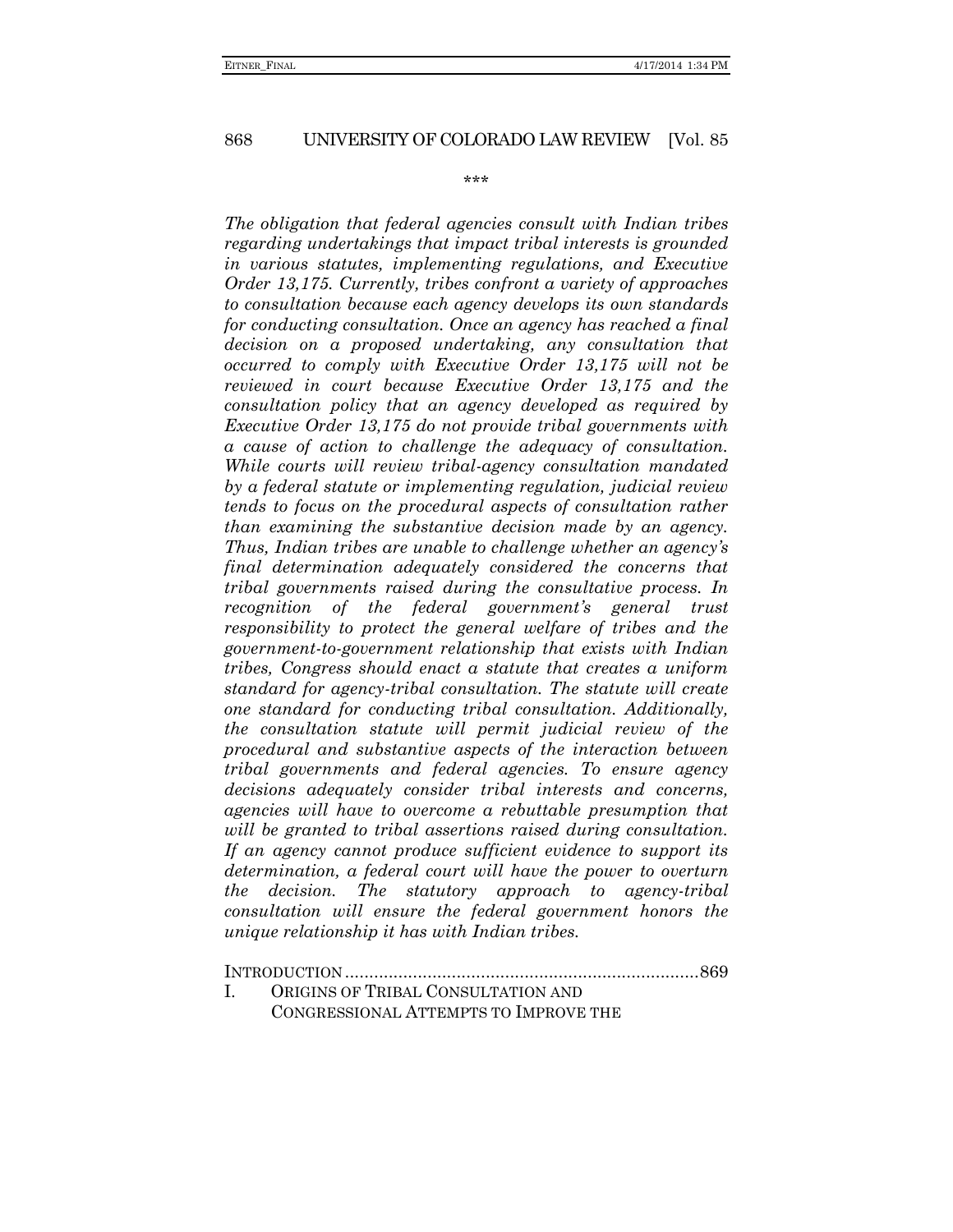|      | Presidential Memoranda and Executive Orders<br>A.             |  |
|------|---------------------------------------------------------------|--|
|      |                                                               |  |
|      | Compliance with the E.O. and President Obama's<br>В.          |  |
|      |                                                               |  |
|      | C. Agency Definitions of Consultation, Outlines of            |  |
|      | the Consultation Process, and Limitations on                  |  |
|      |                                                               |  |
|      | Major Statutes and Implementing Regulations<br>D.             |  |
|      | Requiring Consultation With Tribal Governments.879            |  |
|      | Recent Congressional Attempts to Pass Tribal<br>E.            |  |
|      |                                                               |  |
|      |                                                               |  |
|      |                                                               |  |
| Π.   | THE LIMITATIONS OF TRIBAL CONSULTATION: BEFORE                |  |
|      |                                                               |  |
|      | Tribal Consultation Now: Reality, Expectations,<br>A.         |  |
|      |                                                               |  |
|      | 1. The Current Consultation Process: Inefficient,             |  |
|      |                                                               |  |
|      | 2. The Federal Trust Responsibility and Indian                |  |
|      | Law Canons of Construction: Still Viable                      |  |
|      | Checks on the Federal Government's                            |  |
|      |                                                               |  |
|      | The E.O. Fails to Provide Tribes with a Cause of<br>B.        |  |
|      |                                                               |  |
|      | Federal Courts: A Focus on the Procedural<br>$C_{\cdot}$      |  |
|      |                                                               |  |
| III. | A UNIFORM CONSULTATION STATUTE TO PROTECT                     |  |
|      |                                                               |  |
|      | A. Essential Elements of a Consultation Statute896            |  |
|      | Prior Success Does Not Warrant Maintaining the<br>$B_{\cdot}$ |  |
|      |                                                               |  |
|      |                                                               |  |

### **INTRODUCTION**

Mt. Tenabo's land and the waters that flow within it are a sacred source of life-giving and healing energy for the Western Shoshone.3 The mountain has a network of caves that are

<sup>3</sup>. Amici Curiae, *supra* note [1,](#page-0-0) at 33.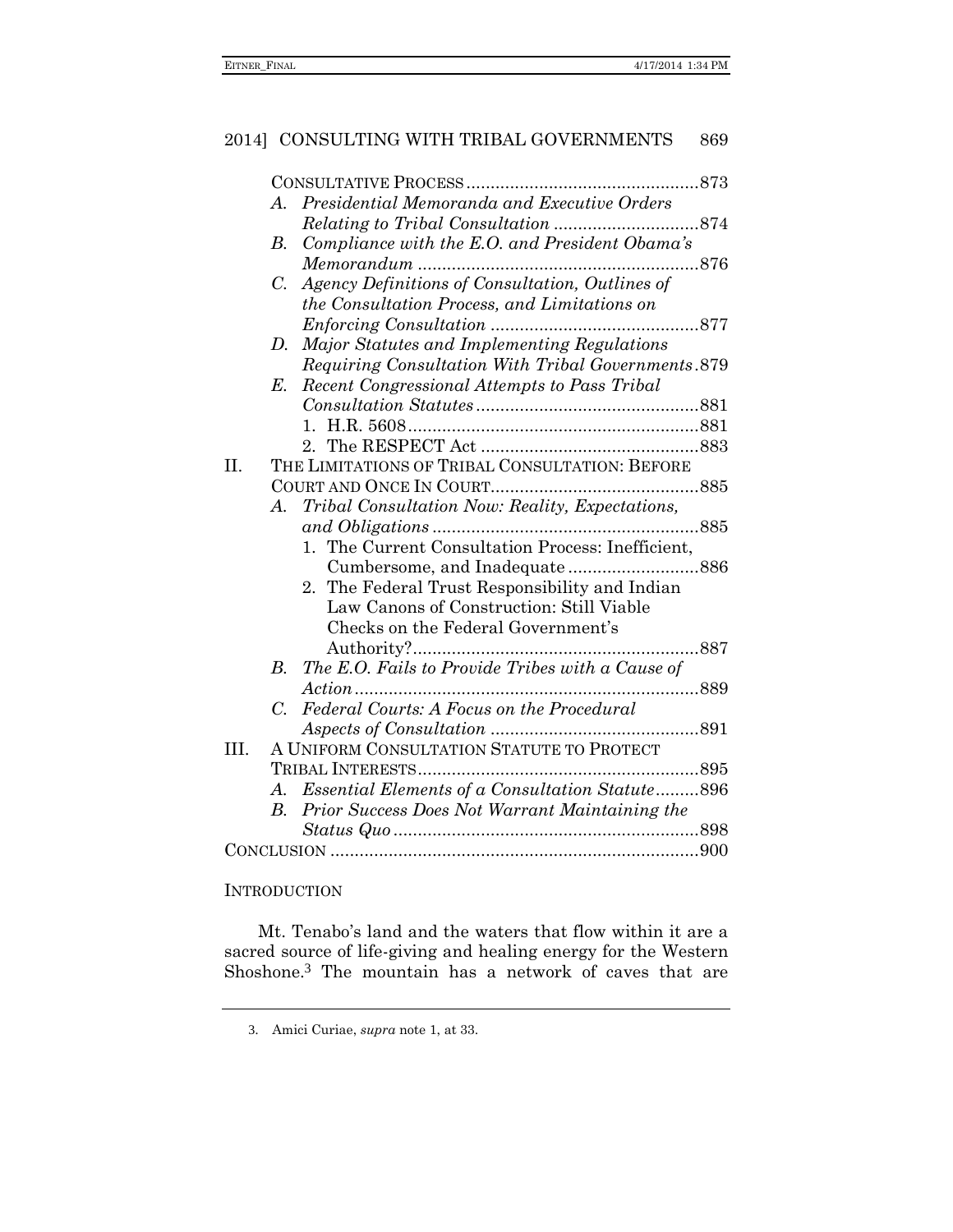associated with the Western Shoshone's creation story, world renewal, and other spiritual events.4 Additionally, *puha*, the animating power of the universe, is concentrated at Mt. Tenabo and moves in "web-like currents linked to mountain peaks and water sources." 5 As Carrie Dann, a Western Shoshone, noted, "[t]he water flowing underneath the Mt. Tenabo area is especially important to maintaining the balance and power of life."<sup>6</sup> The 2010 Final Environmental Impact Statement<sup>7</sup> created for the expansion of gold mining on Mt. Tenabo included a comment from Joe Kennedy, Timibisha Shoshone Tribal Chairman, noting that the expanded project's significant drawdown of groundwater "will cause permanent loss of sacred springs, such as the Shoshone Well Spring."<sup>8</sup>

The same Environmental Impact Statement recognized that Indians used the pediment area for religious activities.<sup>9</sup> Additionally, the January 2004 Ethnographic Report, which the Bureau of Land Management (BLM) used to classify sites as traditional cultural properties, noted that Mt. Tenabo is eligible to be listed as such on the National Register. 10 Based

8. Amici Curiae, *supra* note [1,](#page-0-0) at 33.

9*. Id.* at 32. The pediment area is the "flatter . . . area along the base" of Mt. Tenabo that the expanded mining project will largely destroy. Appellant's Opening Brief at 13, Te-Moak Tribe of W. Shoshone Indians of Nev. v. Dep't of Interior, CV 12-15412 (9th Cir. June 5, 2012) [hereinafter Appellant's Opening Brief].

10. Amici Curiae, *supra* note [1,](#page-0-0) at 30. Section 106 of the National Historic Preservation Act of 1966 (NHPA) requires that Federal agencies take into account the effects of their undertakings on historic properties. *Section 106 Regulations Summary*, ADVISORY COUNCIL ON HISTORIC PRES., http://www.achp.gov/ 106summary.html (last visited Sept. 12, 2013). If a federal agency determines that an undertaking could impact historic properties, which includes those that

<sup>4</sup>*. Id.* at 31.

<sup>5</sup>*. Id.* (quoting BUREAU OF LAND MGMT., CULTURAL RESOURCES REPORT, MOUNT TENABO PROPERTIES OF CULTURAL AND RELIGIOUS IMPORTANCE DETERMINATIONS OF ELIGIBILITY TO THE NATIONAL REGISTER OF HISTORIC PLACES 22 (2004)).

<sup>6</sup>*. Id.* at 33.

<sup>7</sup>. The National Environmental Policy Act (NEPA) process is an evaluation of the environmental impacts of a federal undertaking. National Environmental Policy Act, 42 U.S.C. § 4321 (2013), *available at* http://www.epa.gov/compliance/ basics/nepa.html. There are three levels of analysis under NEPA: categorical exclusion, preparation of an environmental assessment, and preparation of an environmental impact statement. *Id.* If an environmental assessment finds that the impacts of a proposed federal undertaking may be significant, then an environmental impact statement is prepared. *Id.* The environmental impact statement is more detailed than the environmental assessment and may include input from the public, other federal agencies, and outside parties. *Id.*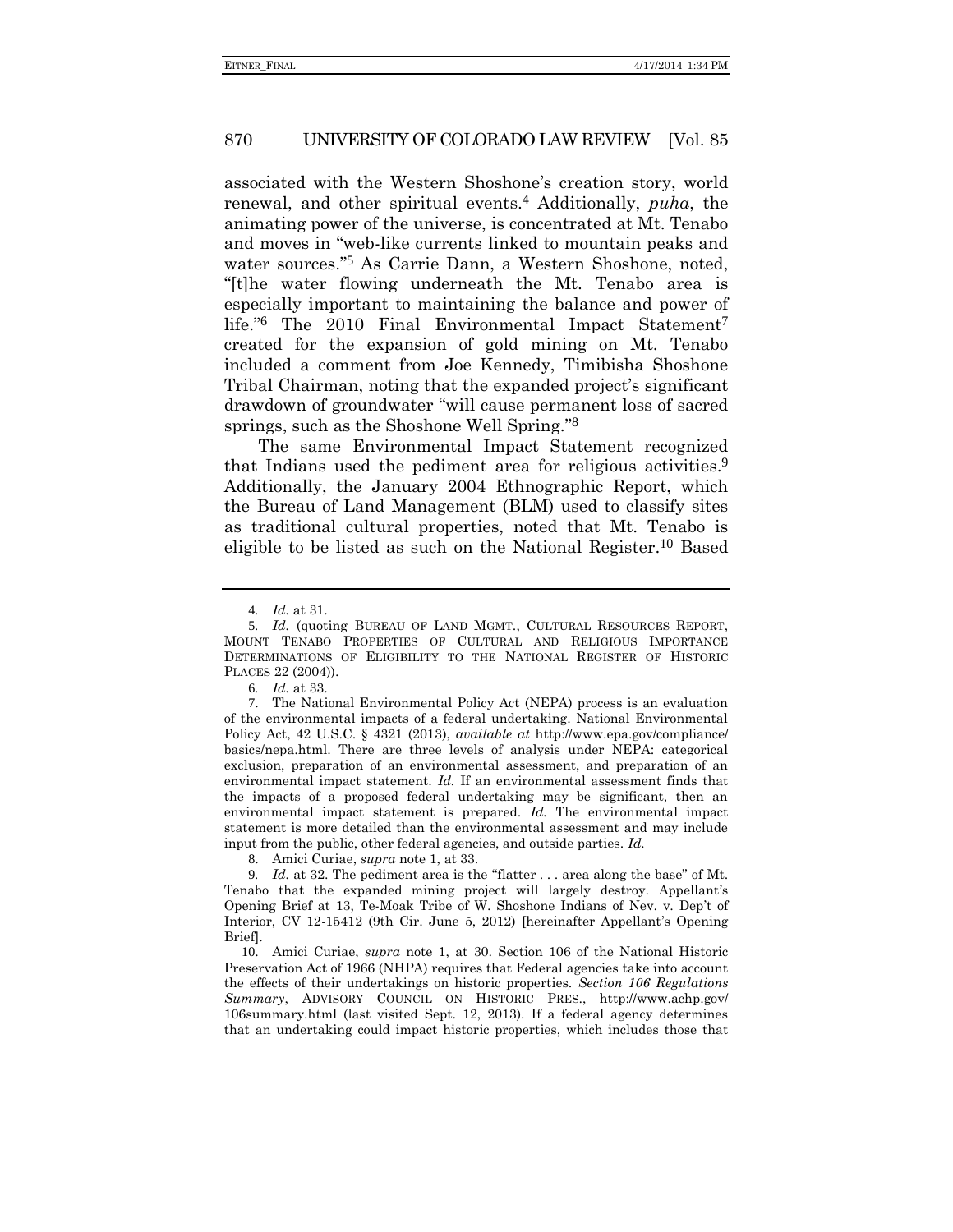on consultation with the Western Shoshone, the authors of the January 2004 Ethnographic Report noted that the entire Mt. Tenabo area was a unified sacred site for the tribes and rejected any attempt to "segregat[e] the mountain into discrete" areas where some areas would be protected as sacred sites and others would not be so protected.11

Ultimately, the BLM approved the expansion of gold mining over the objections raised by the Te-Moak Tribe, the Elko Bank Council, the Shoshone-Paiute Tribe, and the Reno-Sparks Indian colony during the consultation process.12 The BLM determined that only the summit of Mt. Tenabo and the sheer White Cliffs immediately below the summit warranted protection despite the January 2004 Ethnographic Report's strong documentary evidence to the contrary and the agency's recognition of the religious importance of Mt. Tenabo, including the sacred *puha* running through the mountain, in its Environmental Impact Statements.13 After a district court

meet the criteria for inclusion on the National Register of Historic Places, the agency decides the appropriate scope to identify historic sites. *Id.* This may include conducting internal studies and commissioning external studies. *Id*. Part of the identification process also includes consultation with Indian tribes whether or not the property is on tribal land.  $36 \text{ C.F.R.}$  §  $800.2 \text{ (c)}(2)$ (ii) (2013). An agency "should seek the concurrence" of tribes that attach religious or cultural significance to a property eligible for inclusion on the National Register. *Id.* §  $800.5(c)(2)(iii)$ . If a tribe disagrees with an agency finding of no impact on a particular historic property, the tribe may request that the Advisory Council on Historic Preservation review the decision provided it does so within thirty days of learning of the agency's no-impact decision. *Id.* When an agency finds that a historic property will suffer an adverse effect by the undertaking, the agency "shall consult further." *Id.*  $\S$  800.5(d)(2). If the agency and tribe agree on how to resolve adverse effects, the parties shall execute a memorandum of agreement. *Id.* § 800.6(b)(iv). However, the agency or tribe may terminate consultation and request that the Advisory Council on Historic Preservation provide comments on the issue. *Id.*  $\S$  800.7(a). Importantly, the agency need only to "take into account the Council's comments" when reaching a final decision after consultation has been terminated. *Id.* § 800.7(c)(4).

11. Amici Curiae, *supra* note [1,](#page-0-0) at 30 (internal quotation marks omitted).

12. S. Fork Band Council of W. Shoshone of Nev. v. Dep't of Interior, No. 3:08- CV-00616-LRH-WGC, 2012 WL 13780, at \*2 (D. Nev. Jan. 4, 2012); Amici Curiae, *supra* note [1,](#page-0-0) at 27–28, 31–32. Private companies began gold mining on land not controlled by the federal government or Indian tribes in the 1960s. *Mount Tenabo, Nevada: Indigenous Religious Traditions*, COLORADO COLLEGE, http://sites. coloradocollege.edu/indigenoustraditions/sacred-lands/mount-tenabo-nevada/ (last visited Sept. 12, 2013). In 2005, the federal government authorized Barrick Gold to mine an additional 30,000 acres near Mt. Tenabo. *Id.* Three years later, Barrick Gold received permission from the federal government to "dig a mine directly on" Mt. Tenabo. *Id.*

13. Amici Curiae, *supra* note [1,](#page-0-0) at 23, 31.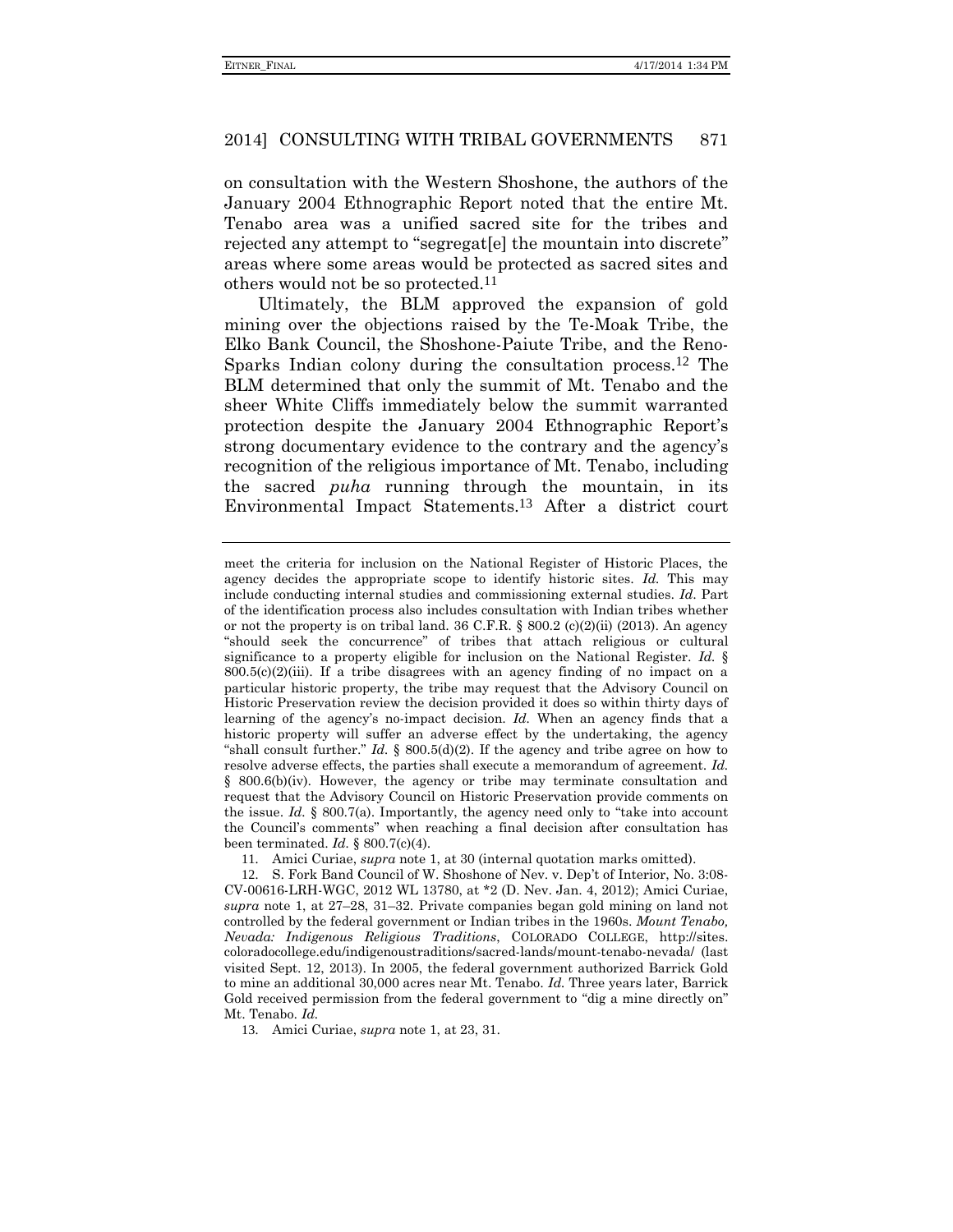judge upheld the BLM's decision<sup>14</sup>, the tribes appealed the decision to the Ninth Circuit Court of Appeals.15

Prior to the district court's decision approving the expanded mining project at Mt. Tenabo, President Obama directed agencies<sup>16</sup> in November 2009 to completely and consistently implement tribal consultation.17 Nine years earlier, Executive Order 13,175 (the E.O.) mandated that agencies have "accountable process[es] to ensure meaningful and timely input by tribal officials in the development of regulatory policies that have tribal implications." 18 Beyond the E.O., various statutes and regulations require agencies to consult with tribal governments about federal projects that impact tribal interests.19 In some instances, tribal consultation has resulted in beneficial outcomes for all parties.<sup>20</sup> However, federal courts usually focus on procedural rather than substantive issues when a federal statute or regulation provides tribes with the ability to challenge an agency's consultation in court. 21

<span id="page-5-1"></span><span id="page-5-0"></span>The current framework for agency consultation with tribal governments is inadequate. Whether the obligation to consult comes from an executive order, statute, or regulation, there is

16. For purposes of this Note, the terms "agency" and "agencies" refer to both independent agencies and executive departments of the federal government.

17. Tribal Consultation, 74 Fed. Reg. 57,881 (Nov. 5, 2009).

18. Exec. Order No. 13,175, 65 Fed. Reg. 67,249, 67,250 (Nov. 6, 2000). This Executive Order rescinded Executive Order 13,084, which also dealt with tribal consultation. *See* Exec. Order No. 13,084, 63 Fed. Reg. 27,655 (May 14, 1998).

19*. See* WHITE HOUSE INDIAN AFFAIRS EXECUTIVE WORKING GROUP, LIST OF FEDERAL TRIBAL CONSULTATION STATUTES, ORDERS, REGULATIONS, RULES, POLICIES, MANUALS, PROTOCOLS, AND GUIDANCE at 1–4 (2009) [hereinafter EXECUTIVE WORKING GROUP], *available at* http://www.achp.gov/docs/fed% 20consultation%20authorities%202-09%20ACHP%20version\_6-09.pdf. For a noncomprehensive list of statutes and regulations related to tribal consultation, *see infra* Part I.D.

20*. See* Union Tel. Co., Inc., 173 Interior Dec. 313, 320, 330 (IBLA 2008). *See also* Evans-Barton, Ltd., 175 IBLA 29, 29–31 (2008).

21*. See* Ctr. for Biological Diversity v. Salazar, 2011 WL 6000497 at \*12 (D. Ariz. Nov. 30, 2011); Quechan Tribe of Fort Yuma Indian Reservation v. Dep't of Interior, 755 F. Supp. 2d 1104, 1121–24 (S.D. Cal. 2010).

<sup>14</sup>*. S. Fork Band Council of W. Shoshone of Nev*., No. 3:08-CV-00616-LRH-WGC, at 13. The tribes brought suit under the Federal Land Policy and Management Act (FLPMA) and NEPA. *Id.* at 2.

<sup>15</sup>*. See* Appellant's Opening Brief, *supra* note 9. Oral arguments before the Ninth Circuit Court of Appeals were held on September 19, 2013. *Week of September 16, 2013*, UNITED STATES COURT OF APPEALS FOR THE NINTH CIRCUIT CALENDAR FOR SAN FRANCISCO, CALIFORNIA, 2, http://cdn.ca9.uscourts.gov/ datastore/calendaring/2013/09/15/sf09.18-20.13eb.pdf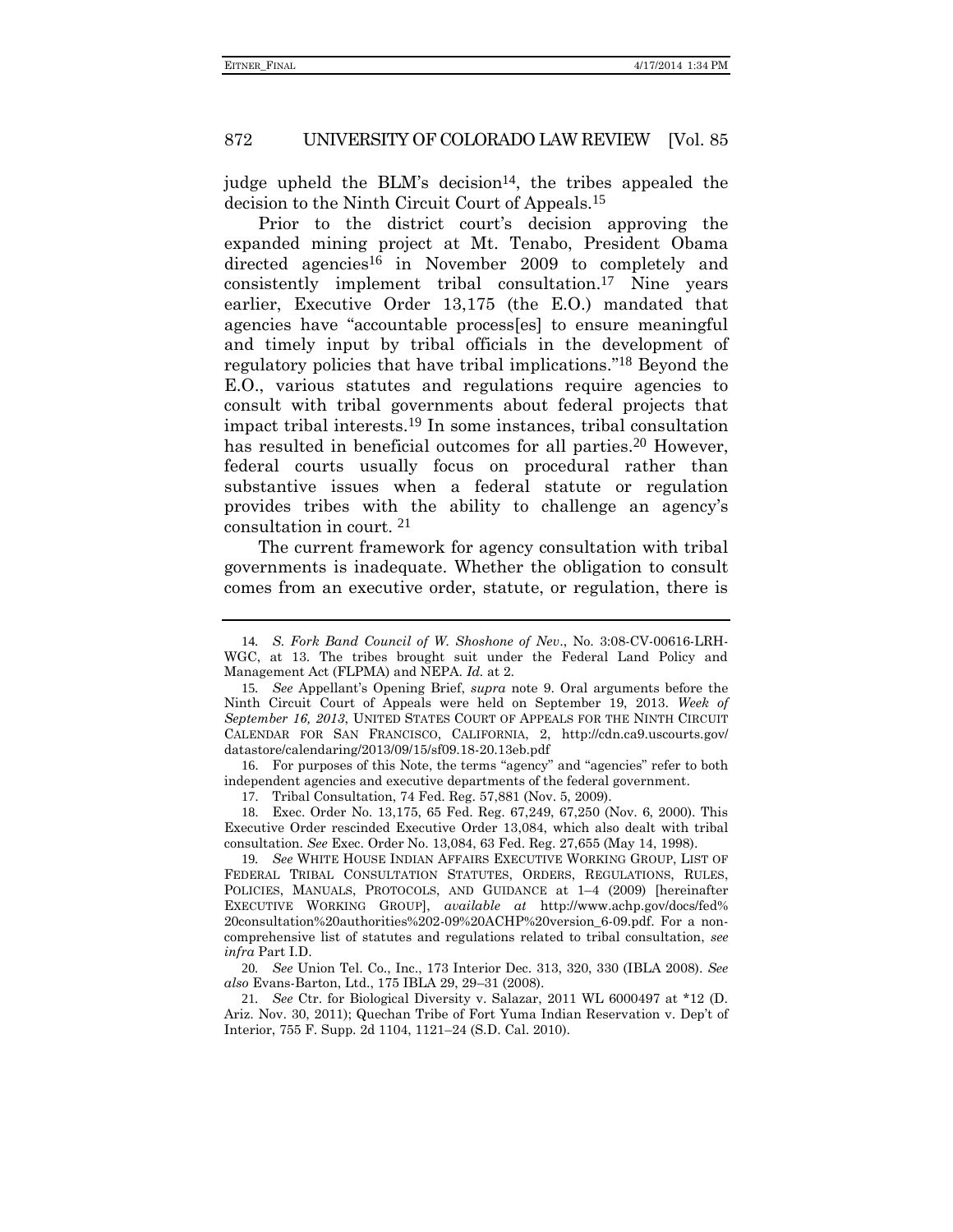no guarantee that agencies will engage in meaningful consultation by honestly considering tribal concerns. The BLM's decision to expand the gold mining on Mt. Tenabo, despite strong and credible evidence from tribal and non-tribal sources that the project would forever alter a site sacred to the Western Shoshone, exemplifies the limitations of the current consultation framework. Congress should enact a statute that will provide a government-wide standard for meaningful consultation, including provisions that require agencies to justify decisions that run contrary to tribal assertions and judicial review of the substantive aspects of the consultation. As such, consultation between agencies and tribal governments will resemble the government-to-government relationship envisioned in the E.O.

In Part I, this Comment examines the sources from which the obligation to consult with Indian tribes derives, agency and departmental consultation policies, and recently proposed federal legislation related to tribal consultation. Part II asserts that the inefficiencies of consultation, coupled with the diminishing power of traditional tools employed by courts to check the power of the federal government, create an environment which inadequately protects tribal interests. Part III argues that a consultation statute should (1) require agencies to present sufficient evidence rebutting tribal assertions if final action runs contrary to tribal interests; and (2) provide Indian tribes with a cause of action to sue agencies for inadequate consultation that includes a substantive review of the process in federal court regardless of the source obligating agencies to consult—the E.O., statute, or implementing regulation.

# I. ORIGINS OF TRIBAL CONSULTATION AND CONGRESSIONAL ATTEMPTS TO IMPROVE THE CONSULTATIVE PROCESS

In his Special Message to Congress on Indian Affairs, President Nixon outlined what is currently the relationship between the federal government and tribal governments.<sup>22</sup> Nixon's Special Message marked an end to Congressional efforts to terminate tribes as sovereign governments and began

<sup>22</sup>*. See* Special Message to Congress on Indian Affairs, 213 PUB. PAPERS 564 (July 8, 1970).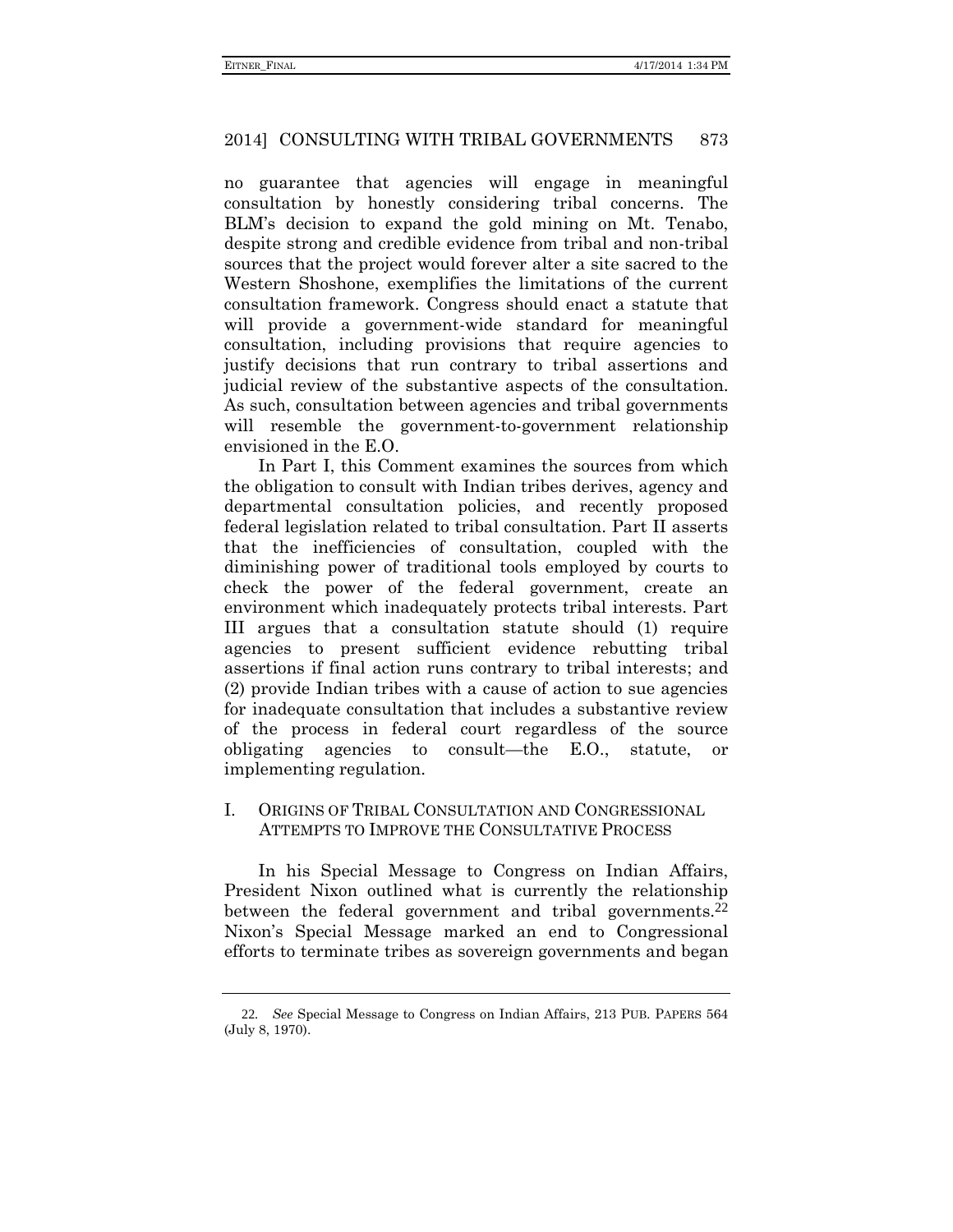the self-determination era.23 Nixon concluded by noting that "a new and balanced relationship between the United States government and the first Americans" had arrived.24 This new relationship provided the genesis for the consultation currently taking place between tribal governments and agencies.

While the obligation of agencies to consult with tribes comes from multiple sources, agency-tribal consultation is neither universal nor uniform. Section A addresses executive orders and presidential memoranda mandating tribal consultation. Section B outlines compliance with President Obama's memorandum requiring the creation of tribal consultation policies. Section C describes agency consultation policies. Section D describes major statutes and implementing regulations that require tribal consultation. To conclude, Section E describes recent Congressional attempts to pass a government-wide consultation statute.

# *A. Presidential Memoranda and Executive Orders Relating to Tribal Consultation*

On April 29, 1994, President Clinton issued his Memorandum on Government-to-Government Relations with Native American Tribal Governments (the Memorandum).<sup>25</sup> The Memorandum opened with a statement about the "unique legal relationship" between the federal government and tribes.26 The Memorandum directed agencies to build "more effective day-to-day working" relationships with tribal governments that reflect respect for tribes as sovereign nations.27 Additionally, the Memorandum instructed agencies to conduct "open and candid" consultations.28 Importantly, the

<sup>23</sup>*. Id.* at 564–67 (noting that the federal government "must make it clear that Indians can become independent of Federal control without being cut off from Federal concern and Federal support"). *See* CHARLES WILKINSON, BLOOD STRUGGLE: THE RISE OF MODERN INDIAN NATIONS (2006) (documenting Congress's successful efforts to terminate tribes as sovereign governments, the subsequent efforts of terminated tribes to restore their status, and the modern self-determination movement).

<sup>24</sup>. Special Message to Congress on Indian Affairs, 213 PUB. PAPERS 564 (July 8, 1970).

<sup>25</sup>. Memorandum on Government-to-Government Relations with Native American Tribal Governments, 30 WEEKLY COMP. PRES. DOC. 936 (May 2, 1994).

<sup>26</sup>*. Id.* 27*. Id.*

<sup>28</sup>*. Id.* at 936–37.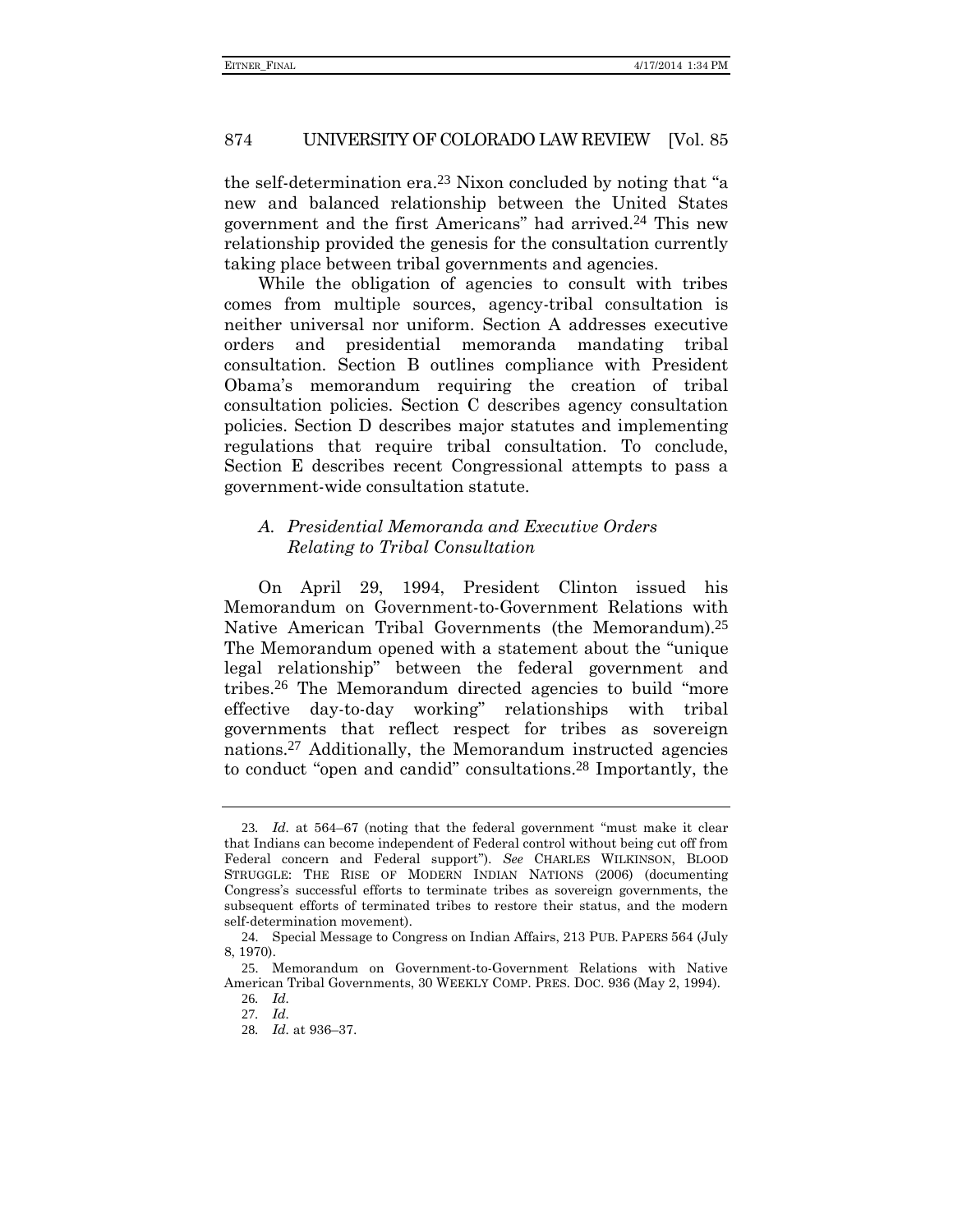Memorandum closed with a notice that it was issued only "to improve the internal management of the executive branch" and did not create a cause of action for tribes to enforce meaningful consultation.29

On November 6, 2000, President Clinton issued the E.O. to "establish regular and meaningful consultation" with tribal officials.30 The E.O., which is still in effect today, notes that the federal government works with tribes on a government-togovernment level to address "Indian self-government, tribal trust resources, and Indian treaty rights and other rights." 31

While the E.O. defines several terms, it fails to define "consultation." However, the E.O. does provide a high-level outline for the consultation process. Agencies are to follow a process that ensures "meaningful and timely input by tribal officials in the development of regulatory policies that have tribal implications." 32 Further, agencies shall not issue regulations impacting tribes without first consulting tribal governments early in the development of the regulations.33 When issuing regulations in the Federal Register, agencies must include in the preamble an impact statement that details the agency's level of consultation with tribes, a summary of tribal concerns about the proposed regulation, whether the concerns of the tribe have been met, and a statement of the agency detailing the need for the regulation.34 As with the Memorandum, the E.O. does not provide a cause of action to enforce meaningful consultation.35

On November 5, 2009, President Obama issued a Memorandum for the Heads of Executive Departments and

<sup>29</sup>*. Id.* at 937.

<sup>30</sup>. Exec. Order No. 13,175, 65 Fed. Reg. 67,249 (Nov. 6, 2000). The E.O. referred to here is E.O. 13,175. *See* discussion of the legal force of executive orders *infra* Part II.B. *See also supra* note [20.](#page-5-0)

<sup>31</sup>*.* 65 Fed. Reg. 67,249 (Nov. 6, 2000).

<sup>32</sup>*.* 65 Fed. Reg. 67,250 (Nov. 6, 2000). The E.O refers to 44 U.S.C. § 3502(1) to define "agency." 65 Fed. Reg. 67,249. This statutory provision defines an agency as "any executive department, military department, Government corporation, Government controlled corporation, or other establishment in the executive branch of the Government (including the Executive Office of the President), or any independent regulatory agency." 44 U.S.C. § 3502(1) (2012). The Government Accountability Office and the Federal Election Commission are not agencies under this statutory provision. *Id.*  $\S 3502(1)(A)$ –(B).

<sup>33</sup>*.* 65 Fed. Reg. 67,249.

<sup>34</sup>*.* 65 Fed. Reg. 67,250–51.

<sup>35</sup>*.* 65 Fed. Reg. 67,252.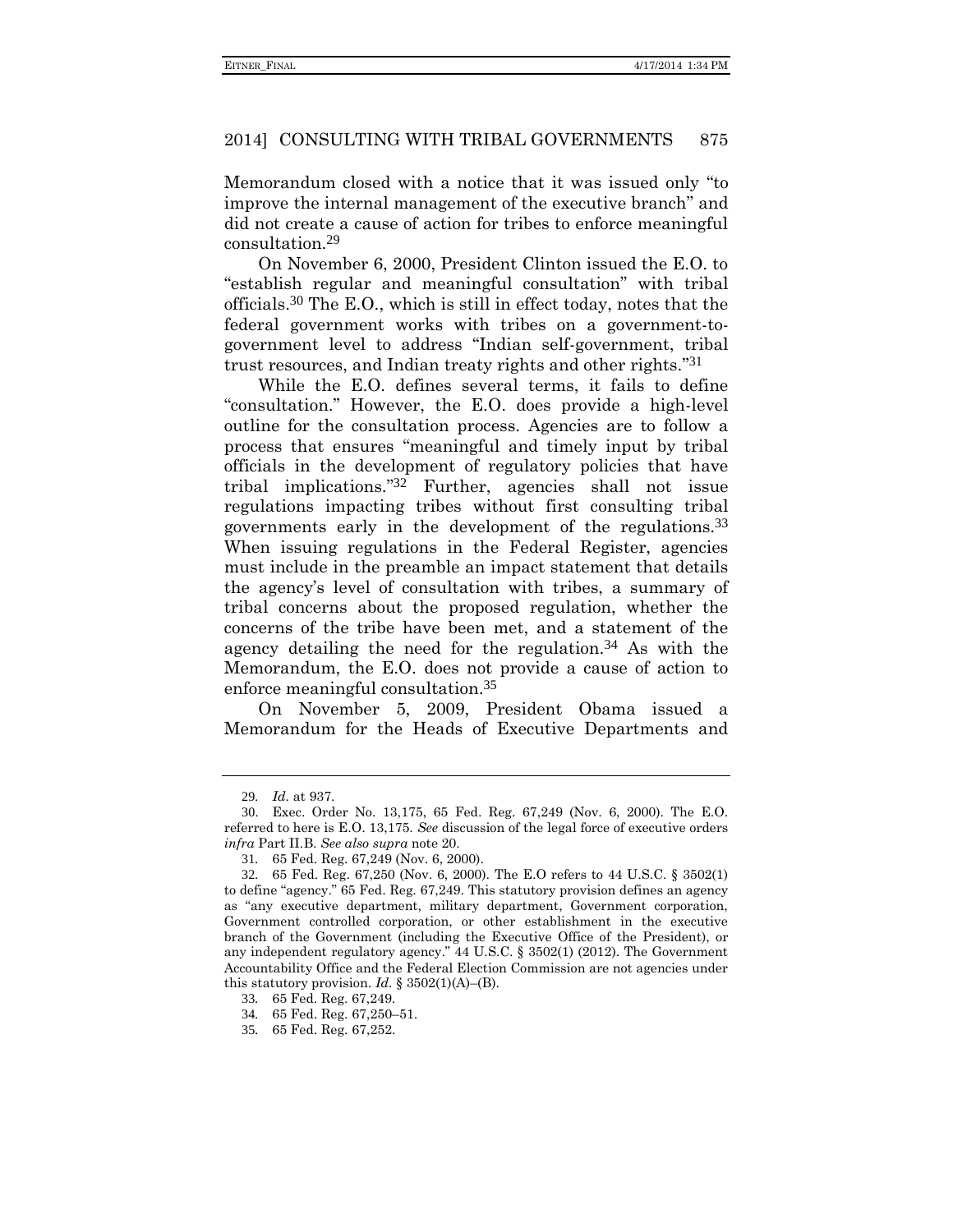Agencies (the Obama Memorandum). The Obama Memorandum requires agencies to submit a plan detailing how they would "implement the policies and directives" of the Clinton-era E.O.37 President Obama noted that "failure to include the voices of tribal officials in formulating policy affecting their communities has all too often led to undesirable, and, at times, devastating and tragic results." 38 Moreover, the President called consultation a "critical ingredient" in the relationship between the federal government and Indian tribes.39 Despite the President's high-minded rhetoric, the Obama Memorandum does not provide tribes with the ability to enforce meaningful government-to-government consultation.40

### <span id="page-9-0"></span>*B. Compliance with the E.O. and President Obama's Memorandum*

In January 2012, the National Congress of American Indians issued a report on agency compliance with the  $E.O.<sup>41</sup>$ The organization examined thirty-six departments, agencies, and government corporations that affect the interests of tribal governments.42 After having more than eleven years to implement a consultation policy,43 eleven agencies did not have

43. Agencies had sixty days after the effective date of the E.O. to submit a description of their consultation process to the Office of Management and Budget. Exec. Order No. 13,175, 65 Fed. Reg. 67,249, 67,250 (Nov. 6, 2000). The E.O. was issued on November 6, 2000 and became effective sixty days later. 65 Fed. Reg. 67,249, 67,251.

<sup>36</sup>. Tribal Consultation, 74 Fed. Reg. 57,881 (Nov. 5, 2009).

<sup>37</sup>*. Id.*

<sup>38</sup>*. Id.*

<sup>39</sup>*. Id.*

<sup>40</sup>*. Id.*

<sup>41</sup>*. See* NAT'L CONG. OF AM. INDIANS, CONSULTATION WITH TRIBAL NATIONS: AN UPDATE ON IMPLEMENTATION OF EXECUTIVE ORDER 13175 (Jan. 2012), *available at* http://www.ncai.org/attachments/Consultation\_hxjBLgmqyYDiGehE wgXDsRIUKvwZZKjJOjwUnKjSQeoVaGOMvfl\_Consultation\_Report\_-\_Jan\_2012 \_Update.pdf. The National Congress of American Indians is a non-profit organization that advocates for tribal interests based on the consensus of its members. *About NCAI*, NAT'L CONG. OF AM. INDIANS, http://www.ncai.org/aboutncai (last visited Oct. 6, 2013). The organization's purpose is to "serve as a forum for unified policy development among tribal governments" with the goal of protecting and advancing tribal governance, preserving treaty rights, promoting economic development, increasing the health and welfare of tribes, and educating the public about tribes. *Id.*

<sup>42</sup>*.* NAT'L CONG. OF AM. INDIANS, *supra* not[e 41,](#page-9-0) at 6–9.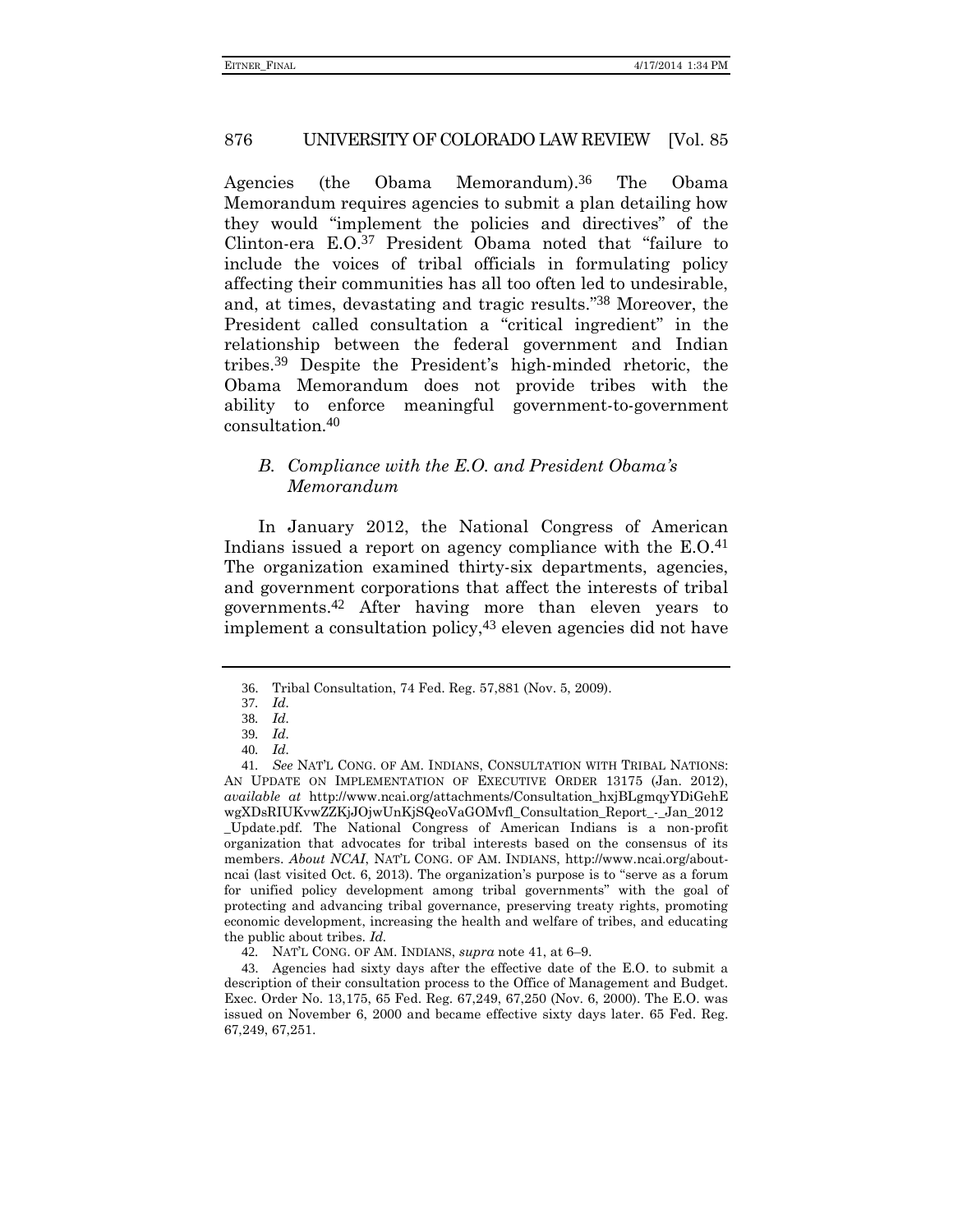a final or draft consultation policy in place.<sup>44</sup> As discussed below, meaningful consultation cannot be protected where there is no redress and, thus, no real motive to follow the E.O.

# *C. Agency Definitions of Consultation, Outlines of the Consultation Process, and Limitations on Enforcing Consultation*

Based on presidential directives, most agencies created or revised their tribal consultation policies and action plans.45 The results include definitions of consultation, sketches of how consultation will be conducted, and disclaimers preventing enforcement of consultation in court based solely on the policies.

For example, the Department of Agriculture (USDA), does not define consultation, but in its Action Plan for Tribal Consultation and Collaboration notes that the "nature and design of consultation interaction will vary and be guided by the particulars of the issues at hand, the larger background situation, the number of tribes that could be affected, the difference in and complexities of the issues[, and]... time constraints." 46 USDA also states that it prefers face-to-face consultation, but will conduct video conferencing and webinars when tribal leaders prefer the latter.<sup>47</sup>

In comparison, the Department of Health and Human Services (HHS) both defines consultation and outlines the consultation process in its policy.48 HHS defines consultation

<sup>44</sup>*. See* NAT'L CONG. OF AM. INDIANS, *supra* note [41,](#page-9-0) at 6–9. According to the National Congress of American Indians, the following departments did not have a draft or final consultation policy: the Department of Education, the National Institutes of Health, the Commission on Civil Rights, the Farm Credit Administration, the Federal Housing Finance Agency, the National Labor Relations Board, the National Science Foundation, the National Transportation Safety Board, the Securities and Exchange Commission, the Denali Commission, and the Marine Mammal Corporation. *Id.*

<sup>45</sup>*. See* Exec. Order No. 13,175, 65 Fed. Reg. 67,249 (Nov. 6, 2000); Tribal Consultation, 74 Fed. Reg. 57,881 (Nov. 5, 2009).

<sup>46</sup>. U.S. DEP'T OF AGRIC., ACTION PLAN FOR TRIBAL CONSULTATION AND COLLABORATION 14, http://www.usda.gov/documents/ConsultationPlan.pdf (last visited Feb. 18, 2014).

<sup>47</sup>*. Id.*

<sup>48</sup>. U.S. DEP'T OF HEALTH & HUMAN SERVS., TRIBAL CONSULTATION POLICY (Dec. 12, 2010), http://www.hhs.gov/iea/tribal/tribalconsultation/hhs-consultationpolicy.pdf.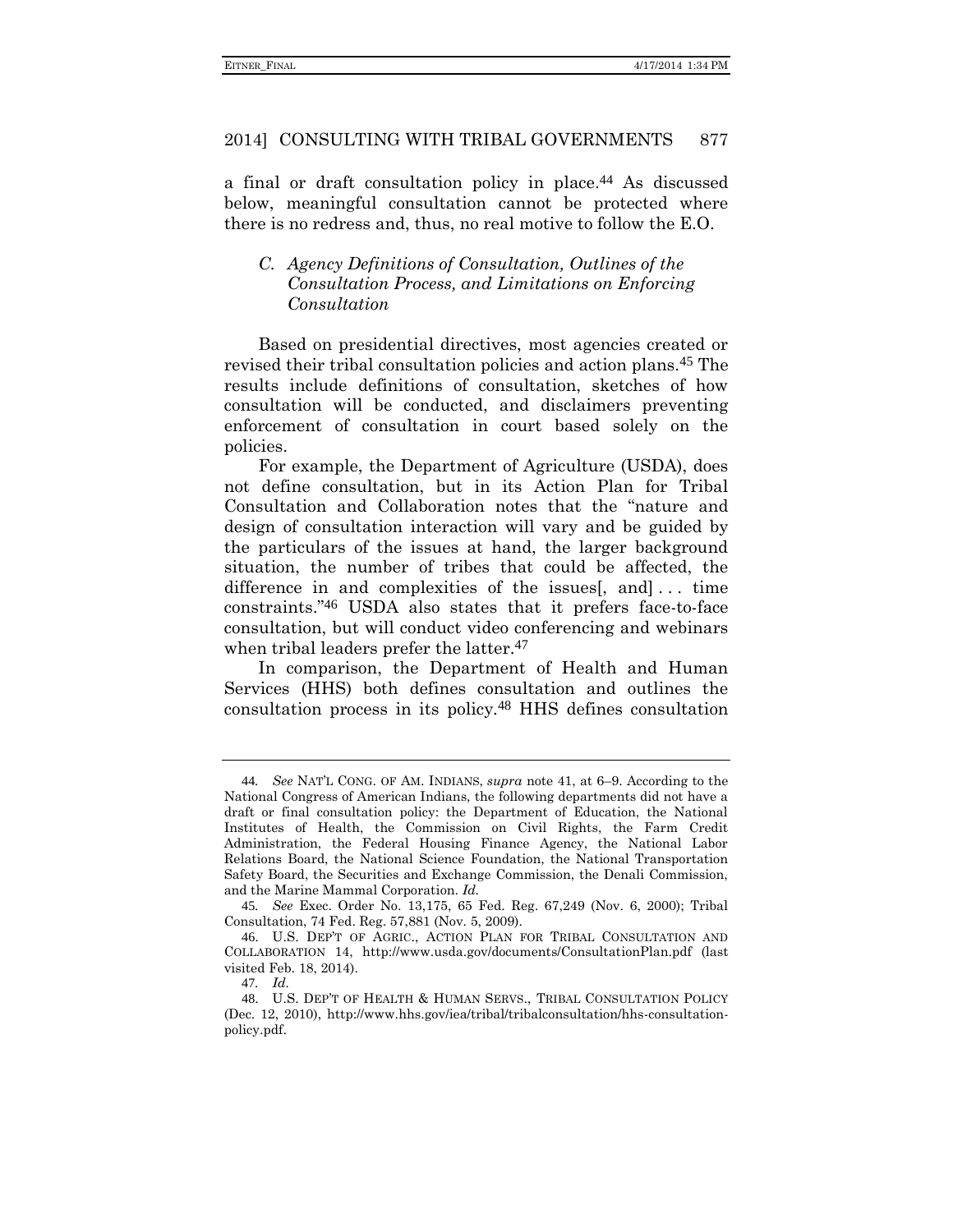as:

[a]n enhanced form of communication, which emphasizes trust, respect and shared responsibility. It is an open and free exchange of information and opinion among parties, which leads to mutual understanding and comprehension. Consultation is integral to a deliberative process, which results in effective collaboration and informed decision making with the ultimate goal of reaching consensus on issues.49

Similar to the USDA policy, HHS determines how it consults with tribal governments based on the agency's proposed undertaking.50 Additionally, HHS will report on the outcome of a consultation within ninety calendar days of the final meeting.51 While HHS asserts that the consultation process should "result in a meaningful outcome" for the tribes and the department,52 and that tribes "may elevate an issue of importance to a higher . . . decision-making authority," 53 HHS explicitly states that the policy does not create a cause of action for failure to comply with it.54

As with HHS, the Department of Homeland Security (DHS) defines important terms and outlines its tribal consultation process in a concise way.55 For DHS, consultation is the "direct, timely, and interactive involvement of Indian tribes regarding proposed Federal actions on matters that have [t]ribal [i]mplications." 56 DHS also provides a clear definition of the type of action that will trigger consultation by defining tribal implication as follows:

Policy or action [that] causes a substantial direct effect on (1) the self-government, trust interests, or other rights of an Indian Tribe; (2) the relationship between the Federal Government and Indian Tribes; or (3) the distribution of rights

56*. Id.* § II(B).

<sup>49</sup>*. Id.* § 17(3).

<sup>50</sup>*. Id.* § 8(A).

<sup>51</sup>*. Id.* § 8(A)(5).

<sup>52</sup>*. Id.* § 13.

<sup>53</sup>*. Id.* § 14.

<sup>54</sup>*. Id.*

<sup>55</sup>*. See* DEP'T OF HOMELAND SEC., TRIBAL CONSULTATION POLICY*,*  http://www.mtwytlc.org/images/stories/users/01559\_01040.pdf (last visited Jan. 19, 2013).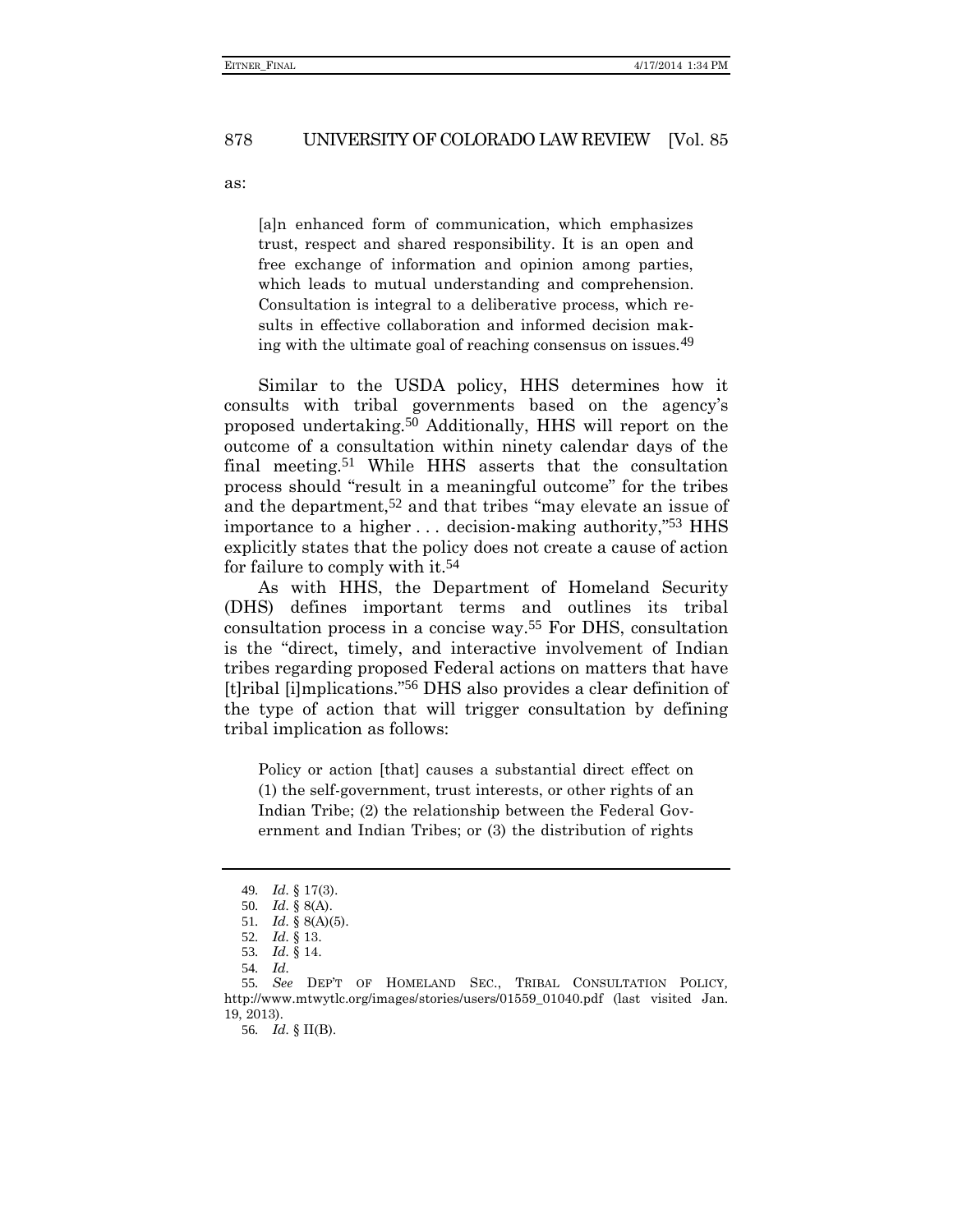and responsibilities between the Federal Government and Indian Tribes.57

Further, DHS notes that it will "incorporate the input received" from tribes into its decision-making process and notify tribes of DHS's final decision.58 As with HHS, DHS explicitly states that the policy does not create a right of action for tribes seeking redress for a failure to consult.59

Importantly, these disclaimers, in combination with provisions that absolve agencies from adopting the approach preferred by tribal governments, create an almost impenetrable presumption in favor of the agency decision. For example, the BLM states that the agency need only consider tribal concerns only when deciding the most appropriate use for public lands.<sup>60</sup> Similarly, the Federal Energy Regulatory Commission qualifies its consultation efforts by noting that the Commission will "seek to address the effects of proposed projects on tribal rights and resources." 61 While these two provisions are inherently reasonable standing alone, a consultation policy taken as a whole becomes unreasonable when either provision is read with a disclaimer expressly preventing judicial review of agency actions initiated solely to comply with said policy. Although consultation policies may not provide tribes with a cause of action to review agency decisions, there are federal statutes and regulations that require some form of consultation with tribal governments.

### *D. Major Statutes and Implementing Regulations Requiring Consultation With Tribal Governments*

According to the White House Indian Affairs Executive Working Group (Working Group), there are several statutes

<sup>57</sup>*. Id.* § II(F).

<sup>58</sup>*. Id.* § III(B)(iii)–(iv).

<sup>59</sup>*. Id*. § V(B).

<sup>60</sup>. BUREAU OF LAND MGMT., GUIDELINES FOR CONDUCTING TRIBAL CONSULTATION IV-2 (2004), *available at* http://www.blm.gov/pgdata/etc/medialib/ blm/wo/Information\_Resources\_Management/policy/blm\_handbook.Par.38741.File .dat/H-8120-1.pdf (noting that "public-land decision making must consider – but not necessarily conform with – the tribe's request").

<sup>61</sup>. 18 C.F.R. § 2.1c(c). Policy Statement on Consultation With Indian Tribes in Commission Proceedings, 68 Fed. Reg. 46,452–01 (Aug. 6, 2003). The policy is codified at 18 C.F.R. § 2.1c.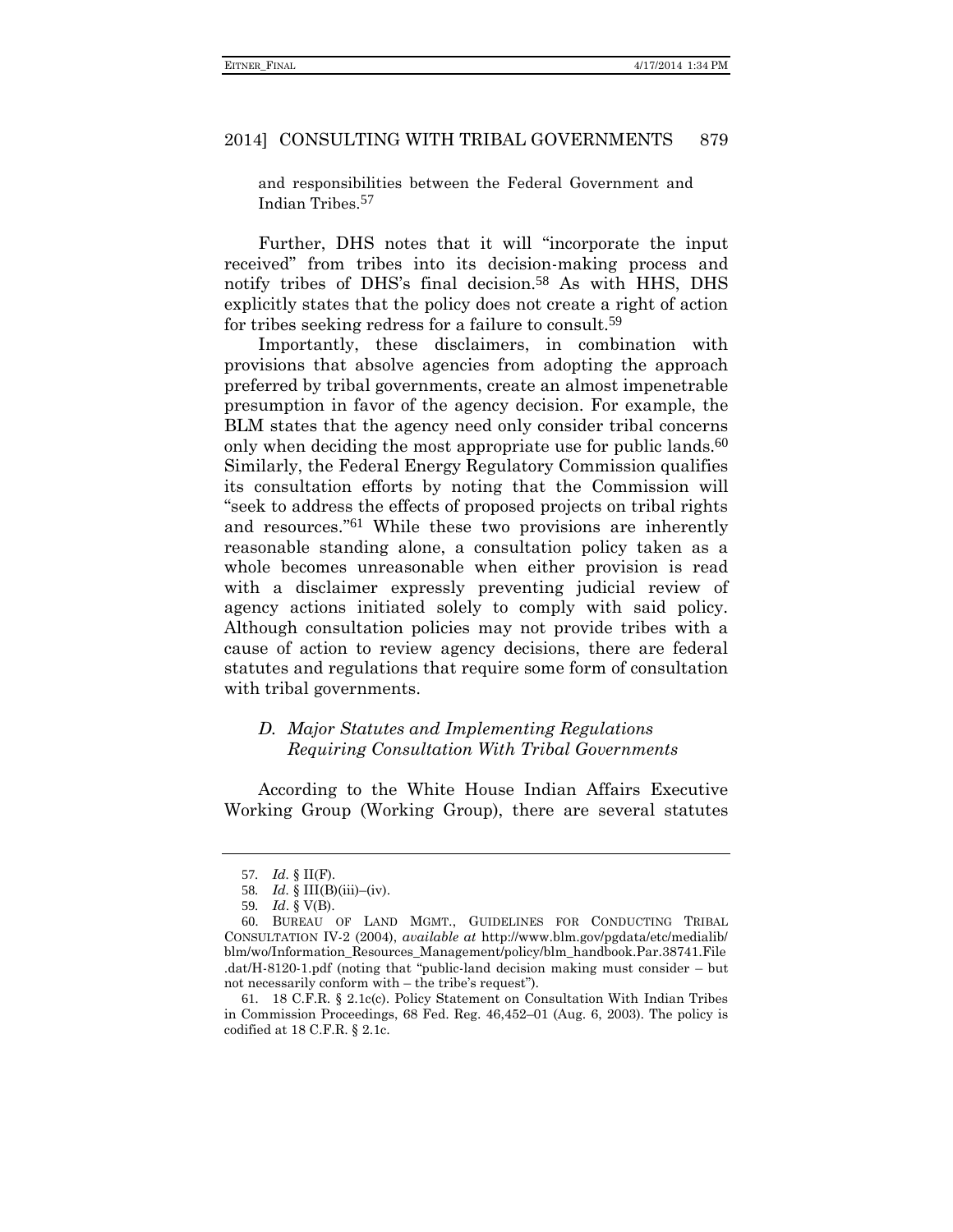that require all agencies to consult with tribal governments in particular circumstances.62 The American Indian Religious Freedom Act creates a federal policy that requires consultation with tribes to ensure access to religious sites so American Indians may practice their traditional religions.<sup>63</sup> Similarly, the Archeological Resources Protection Act of 1979 requires any agency to consult with tribal governments before permitting excavations on tribal land.64 The National Historic Preservation Act requires that all agencies consult with Indian tribes or Native Hawaiian organizations "that attach religious and cultural significance" to particular properties.65 The Native American Graves Protection and Repatriation Act requires agency consultation not only with tribal governments, but also with traditional religious leaders and lineal descendants about the "treatment and disposition of specific kinds of human remains, funerary objects, sacred objects, and other items." 66 Finally, the Indian Self-Determination and Education Assistance Act mandates consultation for specific actions taken by the Department of the Interior (DOI) and the Indian Health Service, which is part of HHS.<sup>67</sup>

In addition to statutes, regulations also impose consultation requirements upon agencies. While many of the above statutes have implementing regulations that require consultation because the statutes specifically mention Indian tribes,68 the Council on Environmental Quality mandates tribal consultation as part of the regulations it promulgated for the National Environmental Policy Act (NEPA), even though the statutory language does not mention tribal governments.69 As part of regulatory compliance with NEPA, agencies must contact Indian tribes early in the development of environmental assessments or environmental impact statements for any projects that may impact tribal interests.<sup>70</sup>

<sup>62</sup>*. See* EXECUTIVE WORKING GROUP, *supra* not[e 19,](#page-5-1) at 1–4.

<sup>63</sup>*. Id.* at 1. AIRFA is codified at 16 U.S.C. § 1996.

<sup>64</sup>*. Id.* at 1. ARPA is codified at 16 U.S.C. §§ 470aa-mm.

<sup>65</sup>*. Id.* at 1. NHPA is codified at 16 U.S.C. §§ 470–470a-2.

<sup>66</sup>*. Id.* at 2. NAGPRA is codified at 25 U.S.C. §§ 3001–3013.

<sup>67</sup>*. Id.* at 3. The ISDEA is codified at 25 U.S.C. § 450.

<sup>68</sup>. NAGPRA's implementing regulations are at 43 C.F.R. § 10; NHPA's regulations are at 36 C.F.R. Part 800; ISDEA's implementing regulations are at 25 C.F.R. Parts 900 and 1000. *Id.* at 2, 4.

<sup>69</sup>*. Id.* at 2. NEPA's implementing regulation are at 40 C.F.R. Part 1500. 70*. Id.*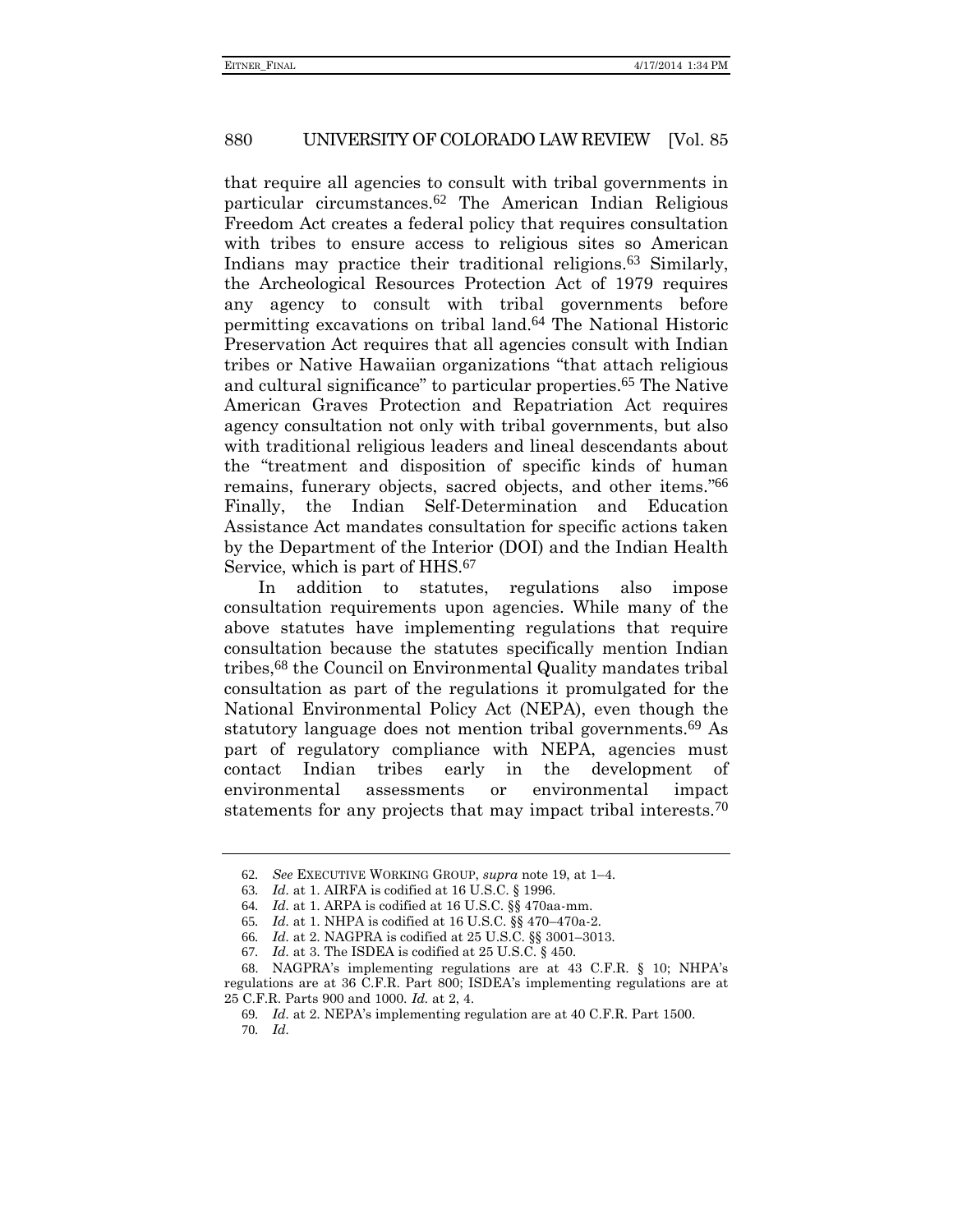Although these statutes and regulations address agency-tribal consultation in specific circumstances, a comprehensive consultation statute would ensure meaningful consultation regardless of the issue or project that provoked the government-to-government interaction.

### *E. Recent Congressional Attempts to Pass Tribal Consultation Statutes*

Acknowledging the inadequacies of consultation with tribal governments, the House of Representatives has twice attempted in the last six years—but has not yet passed—a consultation statute.71 This Section first examines the Consultation and Coordination with Indian Tribal Governments Act  $(H.R. 5608)$ , <sup>72</sup> and concludes with an examination of the Requirements, Expectations, and Standard Procedures for Executive Consultation with Tribes (RESPECT) Act.73

# 1. H.R. 5608

While notable for attempting to address the shortcomings of tribal consultation, H.R. 5608 would have had a limited impact if enacted by Congress. Rather than dealing with tribal consultation at a macro level, H.R. 5608 addressed tribal consultation with three governmental entities: the DOI, the Indian Health Service, and the National Indian Gaming Commission (NIGC).74

Although not applicable to all government agencies, H.R. 5608 attempted to define consultation in a way that was favorable to tribal interests. The proposed bill used the term "accountable consultation." 75 H.R. 5608 defined accountable consultation as "a process of government-to-government dialogue . . . to ensure meaningful and timely input by tribal

<sup>71</sup>*. See* Consultation and Coordination with Indian Tribal Governments Act, H.R. 5608, 110th Cong. (2008); Requirements, Expectations, and Standard Procedures for Executive Consultation with Tribes Act, H.R. 2380, 112th Cong. (2011).

<sup>72</sup>. H.R. 5608 § 1.

<sup>73</sup>. H.R. 2380 § 1(a).

<sup>74</sup>. H.R. 5608 § 2(2).

<sup>75</sup>*. Id.* § 2(1).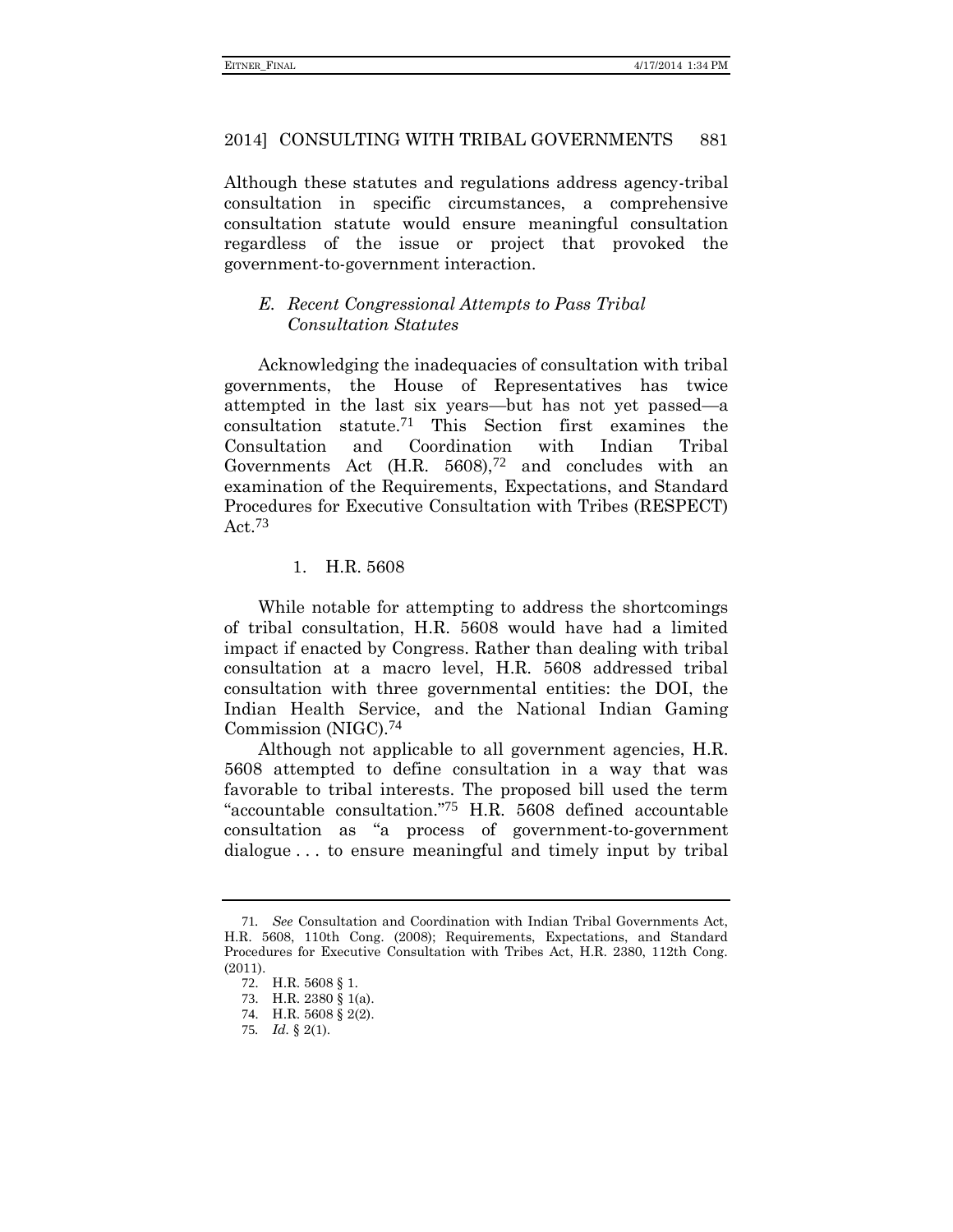officials in the formulating, amending, implementing, or recinding [sic] . . . policies that have tribal implications." 76

H.R. 5608 also provided a general framework by which the three named entities were to conduct tribal consultation. First, the proposed legislation required that the agencies ensure tribal governments "have ample opportunity to provide input and recommendations." 77 Second, after receiving information from tribes, the agencies had to "fully" consider such information before acting.78 Third, the agencies were to provide tribal governments with a written notice detailing how the agency reached its policy decision.79 Finally, no agency decision could be effective until at least sixty days after providing written notice to the tribal government.<sup>80</sup>

Although the E.O. and agency-written consultation policies expressly disclaimed the creation of a cause of action to enforce government-to-government consultation,81 H.R. 5608 did not expressly state whether the law would provide a mechanism for tribal governments to enforce consultation. Because H.R. 5608 lacked a specific provision permitting tribal governments to seek judicial enforcement of accountable consultation, the bill failed to address the E.O.'s major shortcoming—lack of judicial enforceability and the inability of courts to review the substance of the consultation.<sup>82</sup>

<span id="page-15-0"></span>On April 9, 2008, the House Committee on Natural Resources held a hearing on H.R. 5608.83 The DOI, the NIGC, and the Indian Health Service opposed the bill.84 Tribal officials supported the proposed legislation.85 Ultimately, the Committee on Natural Resources decided not to forward H.R.

83. The hearing most likely occurred because Representative Rahall, who introduced the bill, was Chairman of the Natural Resources Committee during the 110th Congress. *Hearing on H.R. 3490, H.R. 3522, H.R. 5608, H.R. 5680 and S. 2457 Before the H. Comm. on Natural Resources*, 110th Cong. 1 (2008) [hereinafter *Hearing*], *available at* http://www.gpo.gov/fdsys/pkg/CHRG-110hhrg41818/html/ CHRG-110hhrg41818.htm.

85*. Id.*

<sup>76</sup>*. Id.*

<sup>77</sup>*. Id.* § 2(1)(A).

<sup>78</sup>*. Id.* § 2(1)(B).

<sup>79</sup>*. Id.* § 2(1)(C).

<sup>80</sup>*. Id.* § 2(1)(D).

<sup>81</sup>*. See supra* Part I.A; *supra* Part I.B.

<sup>82</sup>*. See supra* Part I.D; *see also infra* Part II.B.

<sup>84</sup>*. Id.*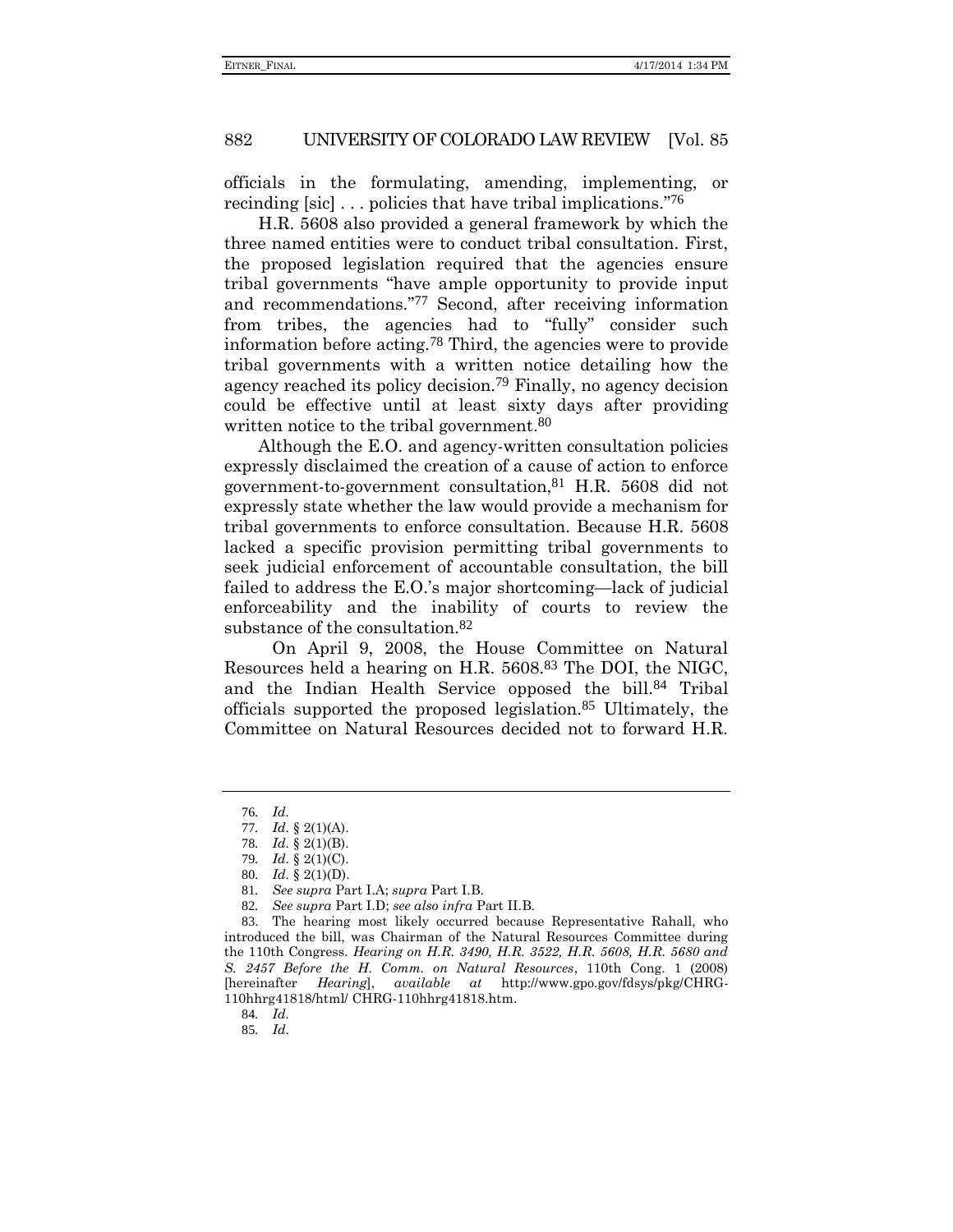5608 for consideration by the full House of Representatives.86 Moreover, there is no evidence that the Committee even held a vote on the proposed legislation after the hearing concluded.87

#### <span id="page-16-0"></span>2. The RESPECT Act

Two sessions later, the RESPECT Act, a more far-reaching consultation bill, was introduced on April 14, 2010.88 The proposed statute would have corrected some of H.R. 5608's deficiencies if enacted. First, unlike H.R. 5608, the RESPECT Act would have applied to all agencies.<sup>89</sup> Second, the proposed legislation would have explicitly provided tribal governments with a cause of action in federal court if an agency failed to consult as outlined in the statute.90

In contrast to H.R. 5608, the RESPECT Act would have delineated the agency-tribal consultation process. The proposed legislation would have divided the consultation process into two phases: the scoping and decision stages.91 During the scoping phase, agencies would have to create a draft scope of the project, identify all tribes that may be impacted by the proposed project, contact said tribes, and meet with members of tribal governments.92 The scoping phase would end when the

<sup>86</sup>*. See H.R. 5608: Consultation and Coordination With Indian Tribal Governments Act*, CIVIC IMPULSE LLC, https://www.govtrack.us/congress/bills/ 110/hr5608 (last visited Jan. 11, 2013).

<sup>87</sup>*. See id.*

<sup>88</sup>*. Grijalva Introduces Bill to Mandate Federal Consultation With Native American Tribes During Rulemaking Process*, CONGRESSMAN GRIJALVA, [hereinafter *Grijalva*], http://grijalva.house.gov/news-and-press-releases/grijalvaintroduces-bill-to-mandate-federal-consultation-with-native-american-tribesduring-rulemaking-process/ (last visited Mar. 20, 2014).

<sup>89</sup>. Requirements, Expectations, and Standard Procedures for Executive Consultation with Tribes Act, H.R. 2380, 112th Cong. § 1(e)(2) (2011) (citing 44 U.S.C. § 3502(1), which defines an "agency" as "any executive department, military department, Government corporation, Government controlled corporation, or other establishment in the executive branch of the Government (including the Executive Office of the President), or any independent regulatory agency"). This is the same statutory provision that the E.O. used to define agency. *See* Consultation and Coordination With Indian Tribal Governments, 65 Fed. Reg. 218, 67,249 (Nov. 9, 2000).

<sup>90</sup>. H.R. 2380 § 501. The RESPECT Act also would allow tribes to seek an order restraining further agency action until the lawsuit is resolved and would permit tribes to sue for monetary damages resulting from insufficient consultation. *Id.*

<sup>91</sup>*. Id.* §§ 203, 204.

<sup>92</sup>*. Id.* § 203(a)–(e).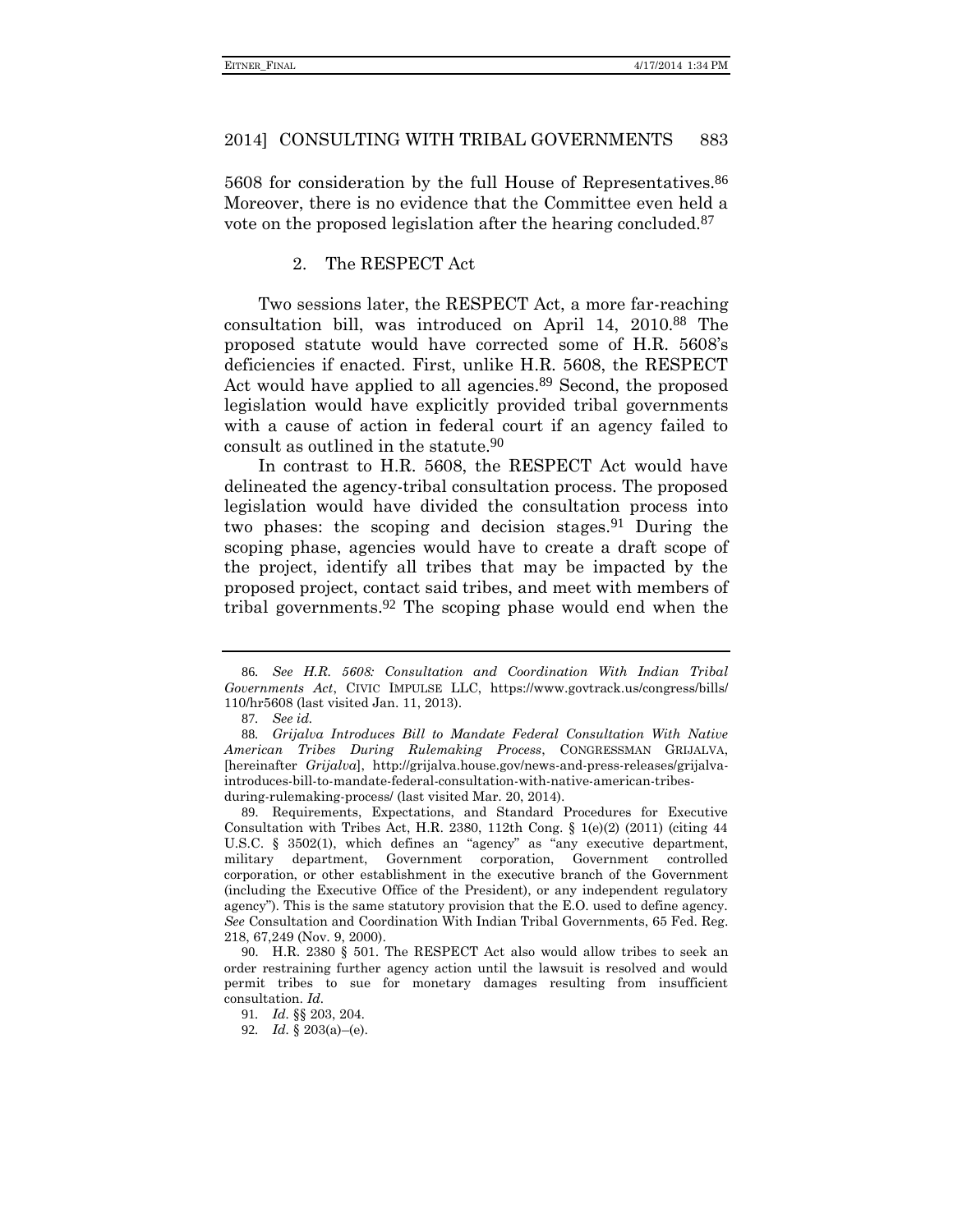agency and tribal government signed agreements on the proposed undertaking.93 The RESPECT Act also would have provided a mechanism for both agencies and tribal governments to terminate the scoping phase without a written agreement.94

Shifting to the decision stage, the agency would have to prepare a document that discussed the proposed federal action, any anticipated impact on tribes, a memorandum of agreement (if one exists), and any written statements by consulting parties.95 Further, an agency would have to provide supporting documentation that is sufficient enough for "any reviewing parties to understand" the basis for the decisions contained in the proposal. 96 The agency would publish the proposal in the Federal Register and provide a public comment period of at least ninety days after publication.97 After the close of the comment period, the agency would prepare a preliminary decision letter and include reasoning that explains why the agency's decision conflicts with the "expressed requests" of tribal governments.98

After the bill's sponsor reintroduced the RESPECT Act in the Second Session of the 112th Congress, the House Committee on Natural Resources received the proposed legislation on June 24, 2011.99 Unlike H.R. 5608, the House Committee on Natural Resources neither held hearings nor voted on the RESPECT Act.100 Even though both legislative proposals failed to move beyond the House Committee on Natural Resources, for the reasons discussed below,

<sup>93</sup>*. Id.* § 203(f)(1).

<sup>94</sup>. An agency may terminate consultation "[i]f, after a good faith effort, the agency determines that further consultation will not be productive." *Id.* § 203(g). When deciding to terminate consultation, the agency must provide all parties to the consultation with written notice explaining why it has decided to terminate the scoping phase. *Id.* Alternatively, a tribal government also may terminate consultation. If a tribe is the terminating party, the agency "shall provide [it] with the opportunity to submit a written statement" regarding its decision to cease consultation. *Id.*

<sup>95</sup>*. Id.* § 204(a).

<sup>96</sup>*. Id.*

<sup>97</sup>*. Id.* § 204(a)–(b).

<sup>98</sup>*. Id.* § 204(c).

<sup>99</sup>*. H.R. 2380: Requirements, Expectations, and Standard Procedures for Executive Consultation with Tribes Act*, CIVIC IMPULSE LLC, http://www. govtrack.us/congress/bills/112/hr2380 (last visited Feb. 15, 2014).

<sup>100</sup>*. Id.*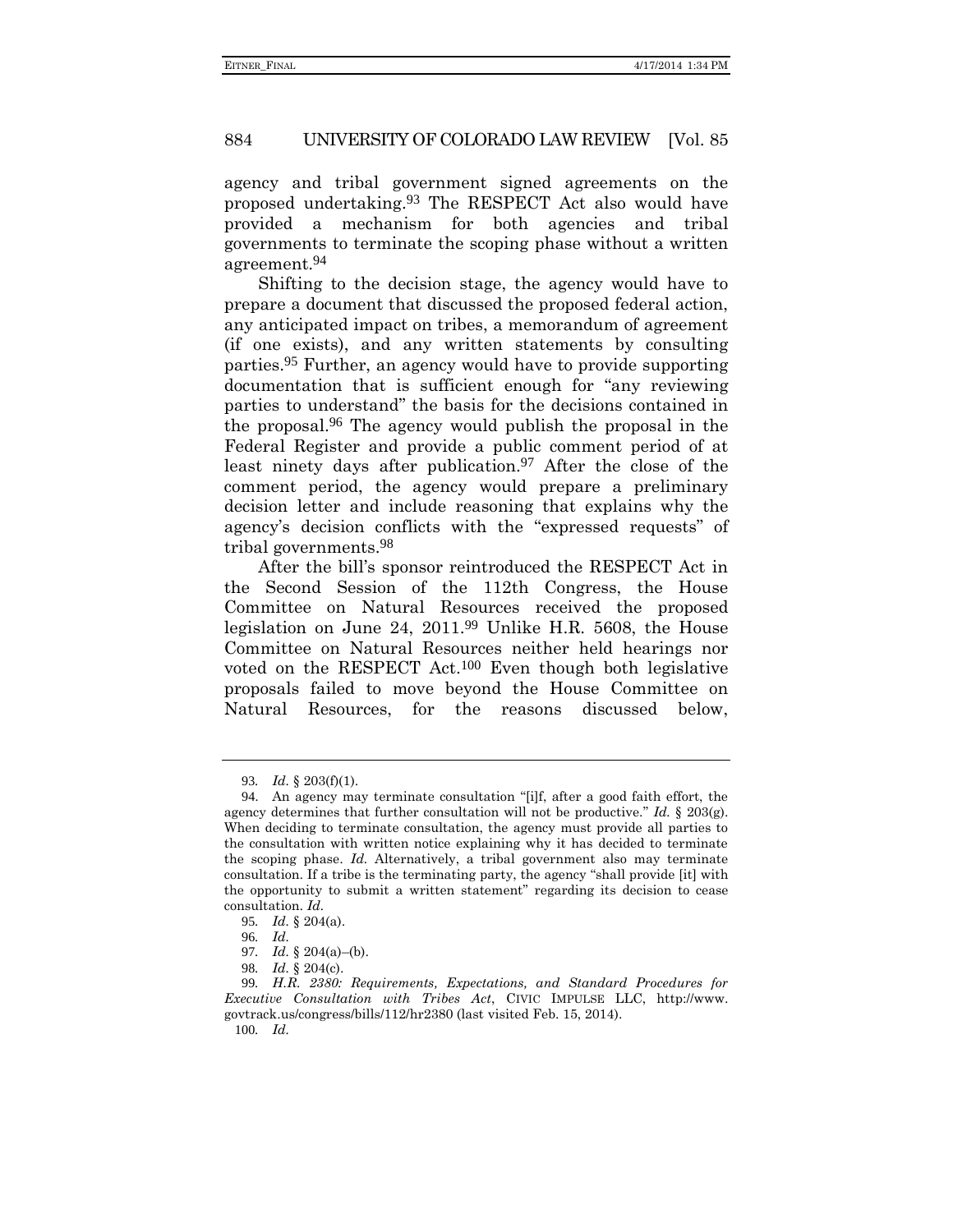congressional action similar to the RESPECT Act is essential to resolve the inadequacies of tribal consultation.

II. THE LIMITATIONS OF TRIBAL CONSULTATION: BEFORE COURT AND ONCE IN COURT

The statute-by-statute and executive order approach to tribal consultation does not adequately ensure that agencies consider tribal concerns during the consultative process. As such, a statutory solution outlining a single, uniform process for meaningful consultation is necessary for a true governmentto-government relationship between Indian tribes and the federal government. Section A argues that the current approach to consultation is inefficient and would benefit from a uniform approach. Section B asserts that the inability of executive orders to provide Indian tribes with a cause of action to force an agency to engage in meaningful consultation limits the efficacy of the consultative process. Section C argues that courts focus on procedural requirements rather than substantive issues when a statutory provision or regulation provides tribes with a cause of action to challenge the adequacy of agency consultation.

### *A. Tribal Consultation Now: Reality, Expectations, and Obligations*

According to the National Congress of American Indians, there are thirty-six federal departments, sub-agencies, and independent agencies that should engage in consultation with tribal governments because these entities impact tribal interests.101 With such a large and varied number of agencies consulting with tribes, it is likely that some entities will honor their consultation obligations more robustly than others. As such, members of Congress and tribal leaders have expressed concern with agency consultation efforts.102 This Section addresses the current shortcomings of the consultative process as expressed by tribal leaders and elected Congressional

<span id="page-18-0"></span><sup>101</sup>*. See* NAT'L CONG. OF AM. INDIANS, *supra* not[e 41,](#page-9-0) at 6–9.

<sup>102</sup>*. See* Letter from Lisa Murkowski, United States Senator from Alaska, to Barack Obama, 44th President of the United States, (June 22, 2012) [hereinafter Murkowski Letter] (on file with the author); *Grijalva*, *supra* note [88.](#page-16-0)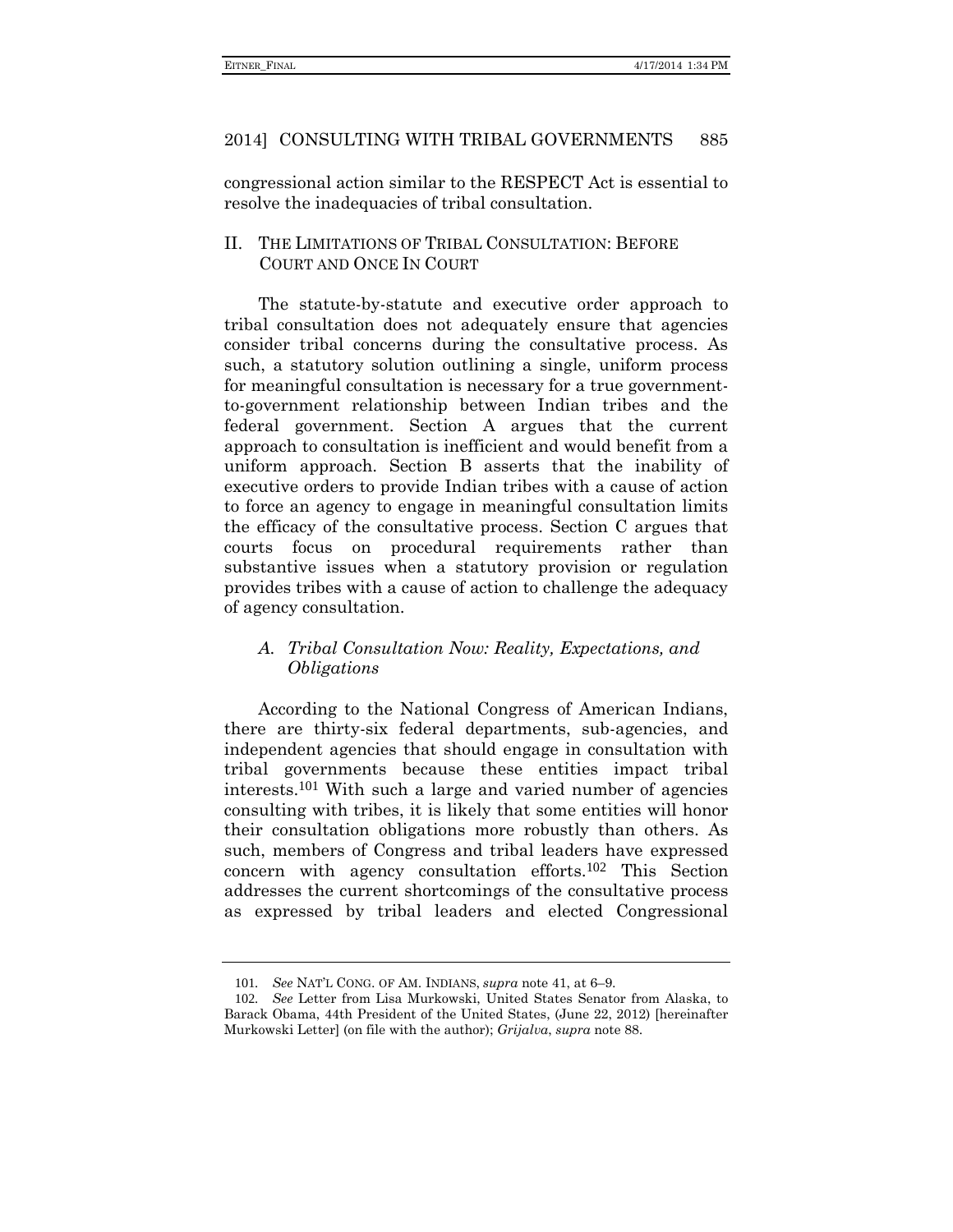#### 886 UNIVERSITY OF COLORADO LAW REVIEW [Vol. 85

representatives. Next, this Section argues that although meaningful consultation is arguably part of the federal government's general trust responsibility to tribes and falls under the Indian law canons of construction, there is growing doubt that these tools remain a viable check on federal power.

### 1. The Current Consultation Process: Inefficient, Cumbersome, and Inadequate

In a letter to President Obama, Alaska Senator Lisa Murkowski wrote that the federal government needs "one consistent policy that works across all agencies and departments" because the current consultation process is inadequate and inefficient.103 Consultation is currently a "one way road of communication dissemination instead of discussion and dialogue." 104 Moreover, agencies do not adhere to their own consultation policies.105 As such, tribal consultation policies and the E.O—the foundation upon which the policies were built—are additional examples of promises made by the federal government to tribes that the federal government has "no intention of keeping." 106

Supporting Senator Murkowski's contention that there needs to be one consultation policy, Representative Grijalva said that the federal government needs "an effective, uniform policy across the board" when he introduced the RESPECT Act.107 Representative Grijalva also noted that Indian tribes cannot be "an afterthought in federal policymaking" and "[c]onsultation and discussion are a necessity, not a favor to be granted one day and denied the next." 108

In addition to elected federal officials, tribal leaders believe the current framework for consultation is inadequate. For example, the leader of the Confederated Tribes of the Goshute Reservation said that the federal government was "making decisions on our behalf without consult[ation]." 109 Moreover,

<sup>103</sup>. Murkowski Letter, *supra* not[e 102.](#page-18-0)

<sup>104</sup>*. Id.*

<sup>105</sup>*. Id.*

<sup>106</sup>*. Id.*

<sup>107</sup>*. Grijalva*, *supra* note 88 (quoting United States Congressman Raul M. Grijalva).

<sup>108</sup>*. Id.*

<sup>109</sup>. Henry Brean, *Tribes Say Feds Haven't Protected Them From Las Vegas Pipeline Project*, LAS VEGAS REV. J., May 23, 2012, http://www.lvrj.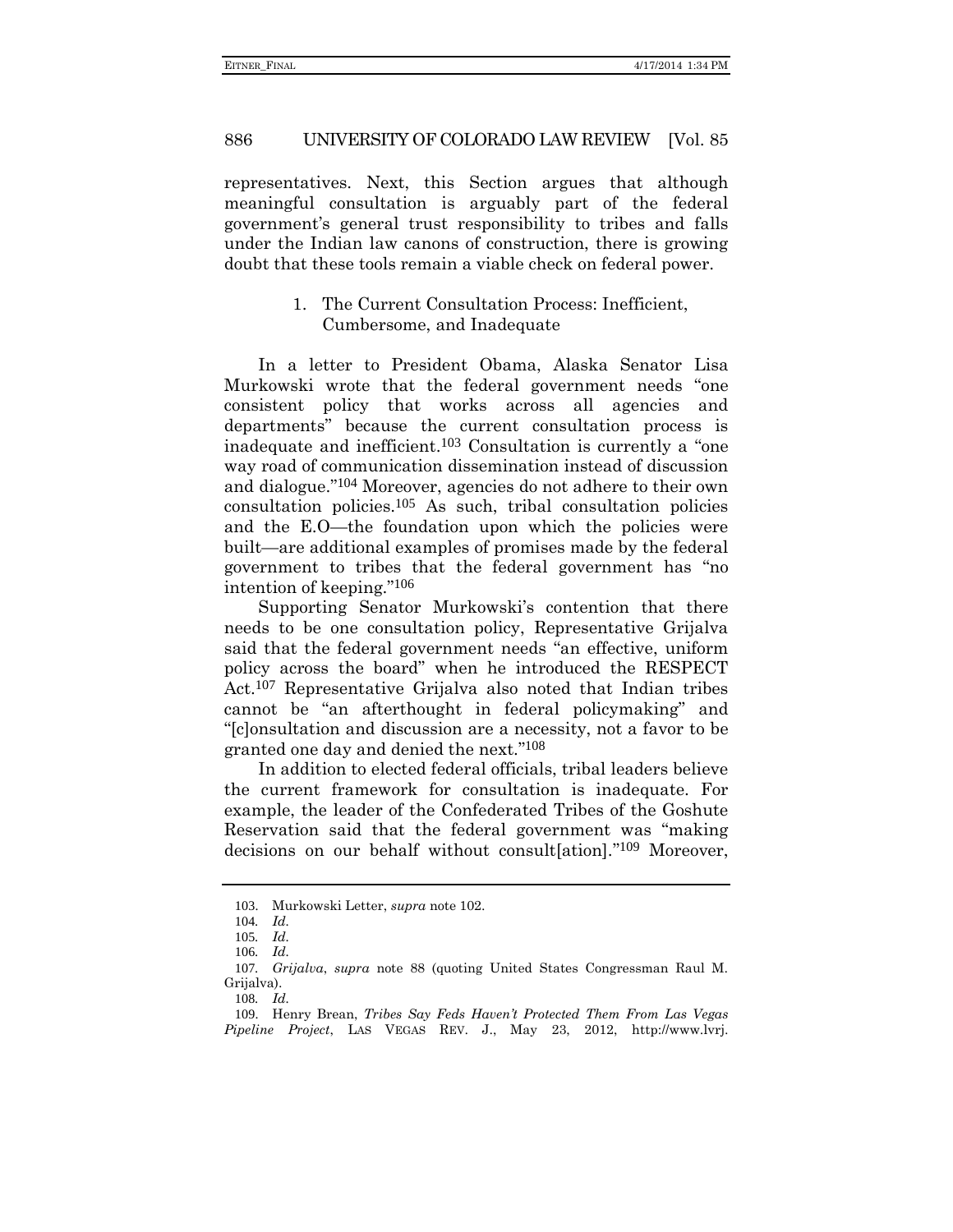representatives from five members of the Coalition of Large Tribes complained that the DOI did not follow its consultation policy in developing new rules for hydraulic fracturing.110

Beyond news reports about the lack of adequate consultation, three tribal leaders testified during hearings on H.R. 5608 about disappointing interactions with agencies.<sup>111</sup> President Shirley of the Navajo Nation lamented the arbitrary decisions of agency officials and testified that effective consultation means agency officials value tribal opinions and concerns in an accountable way.112 President Shirley also testified that "consultation is more than sitting there and listening . . . [c]onsultation is acting on the information."<sup>113</sup> Furthermore, Gerald Danforth, the Chairman of the Oneida Tribe of Wisconsin, said that a well-defined consultation process should achieve consistent results that are not foregone conclusions.114 Thus, congressmen and tribal leaders alike have recognized the inefficiency and inadequacy of a consultation process that lacks a uniform standard.

> 2. The Federal Trust Responsibility and Indian Law Canons of Construction: Still Viable Checks on the Federal Government's Authority?

Beyond the inadequacies and inefficiencies of the consultation process, the federal government has a general trust responsibility that it must honor when dealing with tribes. According to the Bureau of Indian Affairs (BIA), the trust responsibility "entails legal duties, moral obligations, and the fulfillment of understandings and expectations that have arisen over the entire course of the relationship between the United States and federally recognized tribes." 115 The E.O.,

com/news/tribes-say-feds-haven-t-protected-them-from-las-vegas-pipeline-project-153338895.html (quoting Ed Naranjo).

<sup>110</sup>*. Tribal Coalition Says Feds Not Consulting With Tribes*, MINOT DAILY NEWS, May 10, 2012, http://www.minotdailynews.com/page/content.detail/ id/565484/Tribal-coalition-says-feds-not-consulting-with-tribes.html?nav=5010.

<sup>111</sup>*. See Hearing*, *supra* not[e 83.](#page-15-0)

<sup>112</sup>*. Id.*

<sup>113</sup>*. Id.* President Shirley also testified that there have been situations where "tribal delegations are convened to inform us of a decision already made just so the agency can check off its tribal consultation box." *Id.*

<sup>114</sup>*. Id.*

<sup>115</sup>*. Frequently Asked Questions*, BUREAU OF INDIAN AFFAIRS, http://www. bia.gov/FAQs/index.htm (last visited Jan. 31, 2013).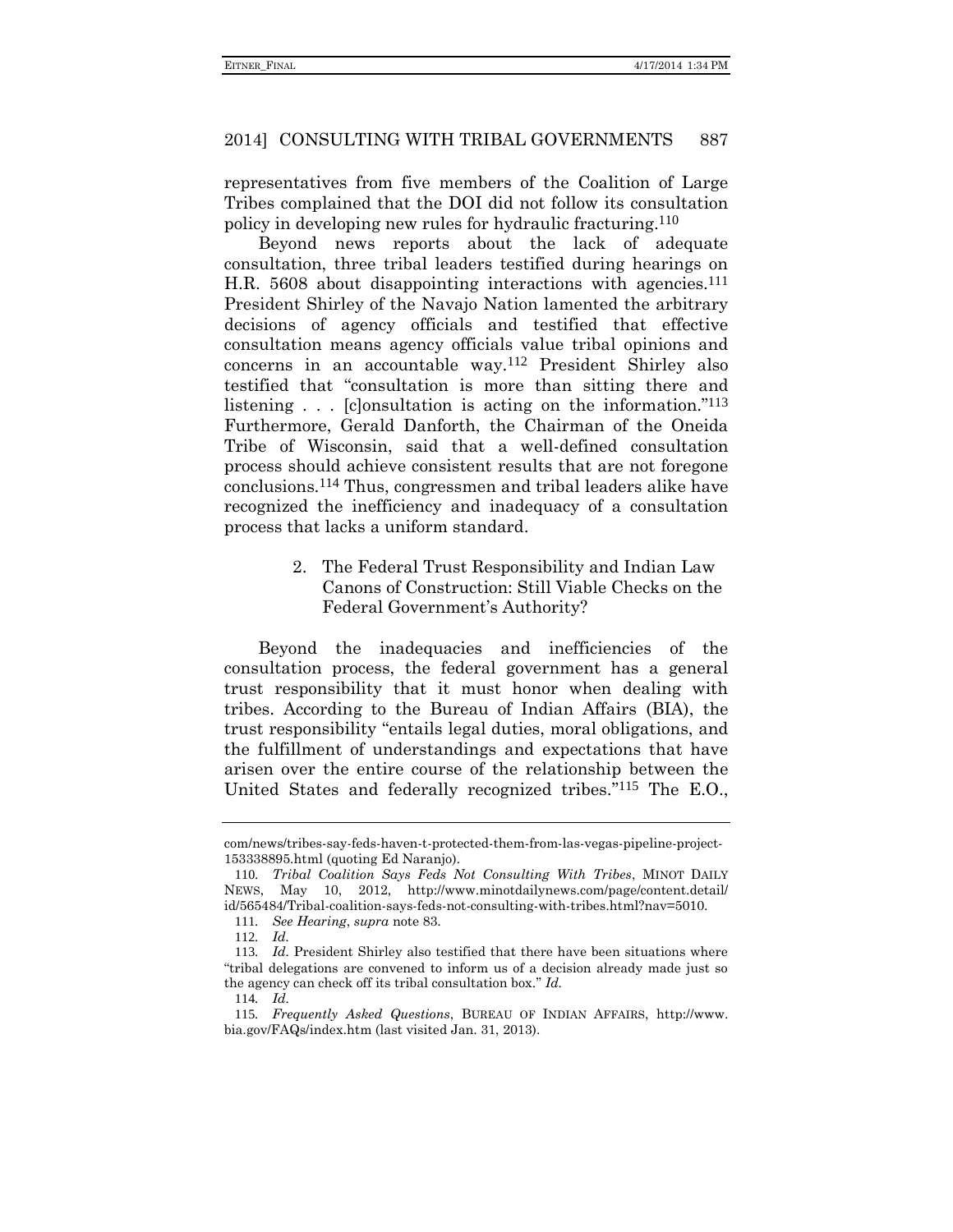agency policies, regulations, and statutes that require consultation116 have created an expectation that the relationship between the federal government and the Indian tribes will include consultation on federal actions that implicate tribal interests. This expectation is evident from the testimony of tribal leaders about H.R. 5608.117 For example, Buford Rolin, Chairman of the Poarch Band of Creek Indians, testified that meaningful consultation between the United States and tribal governments is an "integral component" of the government-to-government relationship.118 Therefore, "[c]onsultation is a means for actualizing" the general trust responsibility.119

In addition to the general trust responsibility, the Indian law canons of construction should have a role in determining the contours of effective tribal consultation. The Supreme Court has held that "the standard principles of [interpretation] do not have their usual force in cases involving Indian law." 120 The Indian law canons of construction have developed through years of judicial opinions. The most succinct formulation comes from *Cohen's Handbook of Federal Indian Law*, which states that "treaties, agreements, statutes, and executive orders be liberally construed in favor of the Indians;" in other words, how Indians "would have understood them." 121 Returning to the congressional hearing about H.R. 5608, the testimony of tribal leaders demonstrates their understanding of the obligation to consult.122 Tribes understand consultation to mean that an agency will come to the consultation without having reached a

<sup>116</sup>*. See supra* Part I.

<sup>117</sup>*. See Hearing*, *supra* note 83.

<sup>118</sup>*. Id.*

<sup>119</sup>. James Van Ness, *The Federal Trust Doctrine – Realizing Chief Justice Marshall's Vision*, U.S. DEP'T OF THE INTERIOR, http://www.doi.gov/pmb/cadr/ programs/native/gtgworkshop/The-Federal-Trust-Doctrine.cfm (last visited Sept. 14, 2013).

<sup>120</sup>. Montana v. Blackfeet Tribe of Indians, 471 U.S. 759, 766 (1985).

<sup>121</sup>. COHEN'S HANDBOOK OF FEDERAL INDIAN LAW 113, 114 (Nell Jessup Newton et al. eds., 2012). The Indian law canons of construction "evolved judicially as a component of the federal fiduciary duty to protect Indian culture and resource rights." Jill De La Hunt, *The Canons of Indian Treaty and Statutory Construction: A Proposal for Codification*, 17 U. MICH. J.L. REFORM 681, 682 (1984). Due to language barriers and unequal bargaining power, "courts created unique constructions principles that ensured the fulfillment of federal promises while preserving the substance of agreements made under coercive conditions." *Id.*

<sup>122</sup>*. See Hearing*, *supra* note 83.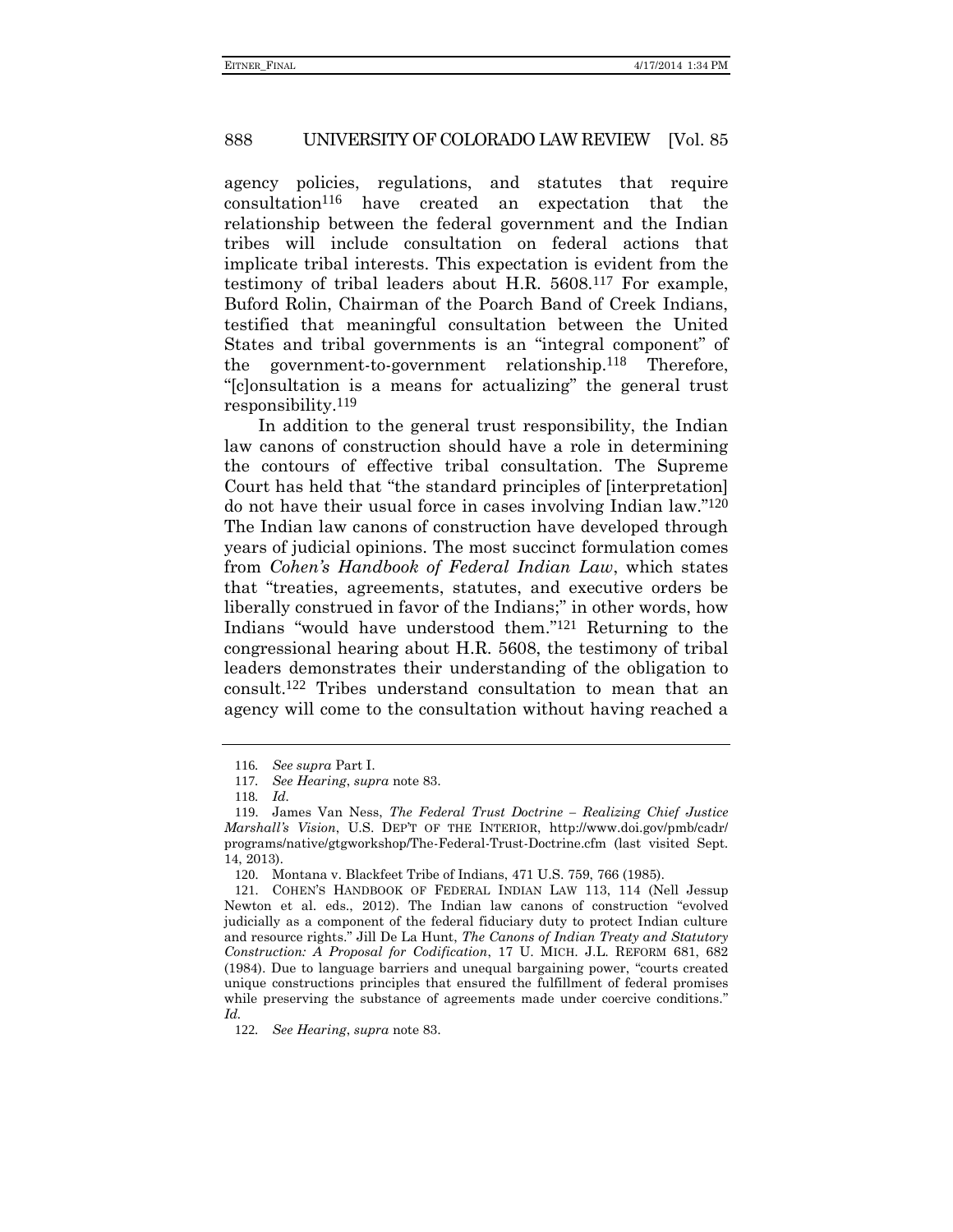final decision and will take action—not just listen—based on the information shared during the process.123 Under the canons of construction, consultation should be liberally construed to incorporate tribal governments' expectations that agencies fully consider tribal interests before reaching a decision.

Currently, there is some doubt about the continued vitality of the general trust responsibility and the Indian law canons of construction as checks on the power of the government once tribes reach court. In *United States v. Jicarilla Apache Nation*, the Court failed to mention "the implicit contract between the tribes and federal government" based on the surrender of land and external sovereignty by tribes to the federal government that forms the basis for bringing suits against the federal government based on the general trust responsibility.124 The omission may signal the end of the general trust responsibility as a cause of action to block federal actions.125 Moreover, the Court appears to use the Indian law canons of construction to the benefit of tribes only "when doing so has a relatively minimal impact on non-Indian interests." 126 Therefore, because the general trust responsibility and the Indian law canons of construction no longer provide certain checks on federal government action, a tribal consultation statute is necessary to ensure that the federal government will not fail to honor its commitments to tribes.

### *B. The E.O. Fails to Provide Tribes with a Cause of Action*

Adding to the uncertainty surrounding the general trust responsibility and the Indian law canons of construction as tools that benefit tribes when challenging federal actions, the E.O. fails to provide tribes with a cause of action. In general, courts are reluctant to find a cause of action derived exclusively from executive orders.127 As such, without a regulation or

<sup>123</sup>*. Id.*

<sup>124</sup>. Elizabeth Ann Kronk, *United States v. Jicarilla Apache Nation: Its Importance and Potential Future Ramifications*, 59 FED. LAW. 4, 6 (2012) (discussing United States v. Jicarilla Apache, 131 S. Ct. 2313 (2011)).

<sup>125</sup>. *Id.* This is separate from a breach of trust case brought under a statute that directs the federal government to manage tribal resources. *Id.*

<sup>126</sup>. Samuel E. Ennis, *Implicit Divestiture and the Supreme Court's (Re)construction of the Indian Canons*, 35 VT. L. REV. 623, 657 (2011).

<sup>127</sup>*. See* Lower Brule Sioux Tribe v. Deer, 911 F. Supp. 395, 401 (D.S.D. 1995) (noting that Executive Orders are "intended primarily as a political tool").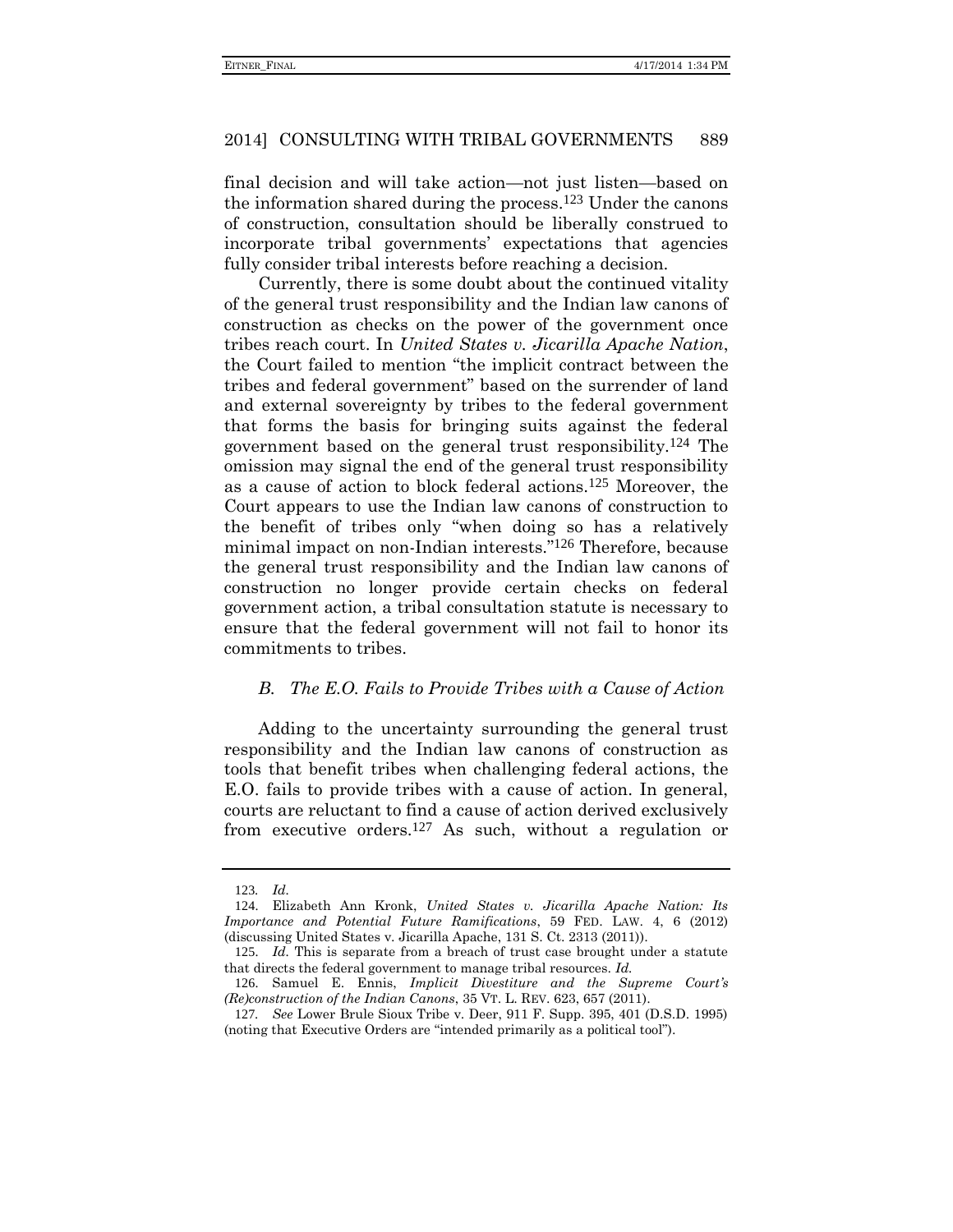statute requiring consultation, tribal governments cannot guarantee meaningful consultation relying on the E.O. as the sole source of their lawsuit.128

In order to assert a judicially enforceable cause of action arising from an executive order, two steps are required.129 First, the plaintiff must show that the "President issued the order pursuant to a statutory mandate or delegation of authority from Congress." 130 Second, the executive order's "terms and purpose" must indicate an intention "to create a private right of action." 131

While it is possible to assert a cause of action under an executive order in other circumstances, the E.O. neither points to a specific statute or delegation of authority from Congress nor expresses an intent to create a private right of action. The source of the E.O.'s authority is the Constitution and "laws of the United States of America." 132 Even if a tribe were to get past the first step, the concluding language of the E.O. is fatal to any attempt to assert a cause of action because it explicitly denies the creation of a private right of action.133

Further demonstrating the E.O.'s inability to bind judicial proceedings, OHSA's lack of consultation with a tribe regarding gaming safety standards did not bar OHSA from enforcing its own standards.134 In *Turning Stone Casino Resort*, an administrative law judge held that the E.O. does not provide a defense for tribes135 even though the E.O. requires that agencies "have an accountable process to ensure meaningful and timely" consultation for policies having an impact on

<sup>128</sup>*. See id.*

<sup>129</sup>. Utah Ass'n of Cntys. v. Bush, 316 F. Supp. 2d 1172, 1200 (D. Utah 2004).

<sup>130</sup>*. Id. See also In re* Surface Mining Regulation Litig., 627 F.2d 1346, 1357 (D.C. Cir. 1980) (noting that "executive orders without specific foundation in congressional action are not judicially enforceable in private civil suits").

<sup>131</sup>*. Utah Ass'n of Cntys*, 316 F. Supp. 2d at 1200. *See also* Facchiano Const. Co., Inc. v. Dep't of Labor, 987 F.2d 206, 210 (3d Cir. 1993) (stating that "generally, there is no private right of action to enforce obligations imposed on executive branch officials by executive orders"); Hecht v. Barnhart, 217 F. Supp. 2d 356, 360 (E.D.N.Y. 2002).

<sup>132</sup>. Exec. Order No. 13,175, 65 Fed. Reg. 67,249 (Nov. 6, 2006).

<sup>133</sup>*. Id.* at 67,252 (stating the order is "not intended to create any right . . . enforceable at law by any party against the United States").

<sup>134</sup>*. See* Sec'y of Labor v. Turning Stone Casino Resort, No. 04-1000, 2004 WL 2793868, at \*1 (O.S.H.R.C. Dec. 3, 2004).

<sup>135</sup>*. Id.* at \*6–7.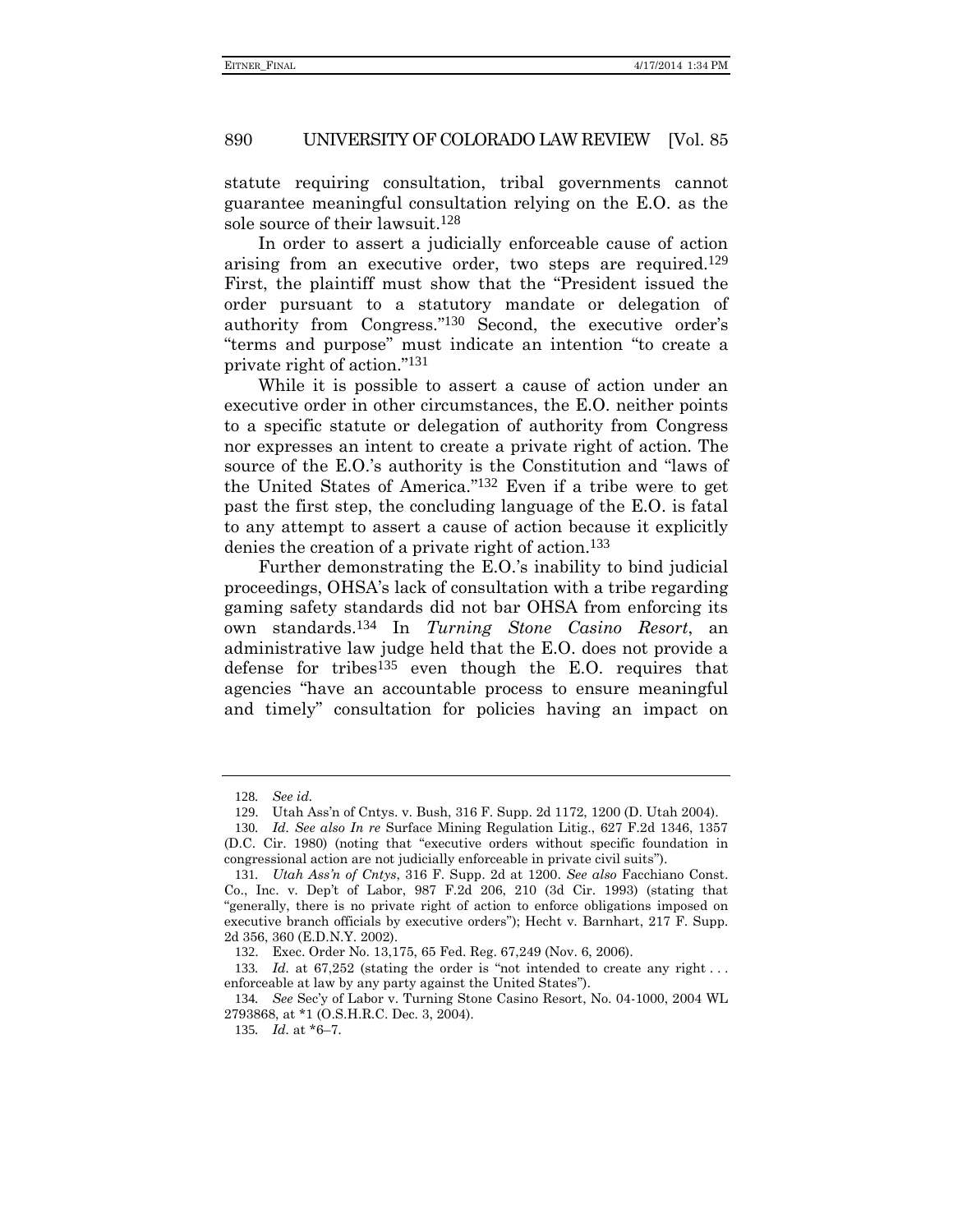tribes.136 The Oneida Nation challenged the ability of OHSA to issue a citation and complaint for a safety violation at the Oneida Nation's casino.137 Among other arguments, the Oneida Nation alleged that the citation should be dismissed because OHSA failed to consult with the tribe on a government-togovernment basis about safety regulations as the E.O. requires.138 Citing the judicial review section of the E.O., the administrative law judge concluded that "OHSA's failure to follow the [E.O.] provides no basis for dismissing the ... citation and complaint." 139 If the E.O. does not provide tribes with an affirmative defense for failure to consult, it is equally plausible to conclude that it does not provide tribes with the ability to seek administrative review of an agency decision when Indian tribes believe the agency failed to adequately consider their concerns during consultation.

# *C. Federal Courts: A Focus on the Procedural Aspects of Consultation*

Although courts have found in favor of tribal governments seeking to enforce an obligation to consult when a statute or regulation requires an agency to do so, the courts' reasoning in these cases leads to the conclusion that they are only willing to consider the basic mechanics of consultation (if, how, and when it occurred). They do not address whether agencies engaged in meaningful consultation by considering the issues raised by tribal governments.

For example, in *Quechan Tribe of Fort Yuma Indian Reservation v. Department of Interior*, the judge granted the Quechan Tribe's request for an injunction to stop a solar energy project on federally-owned land because BLM did not engage in proper consultation.140 The court noted that tribal consultation "must begin early" before other parties "invest[ ] a great deal of time and money" and the "parties . . . become entrenched and

<sup>136</sup>. Exec. Order No. 13,175, 65 Fed. Reg. 67,249, 67,250 (Nov. 6, 2000).

<sup>137</sup>. *Turning Stone Casino Resort*, 2004 WL 2793868, at \*1.

<sup>138</sup>*. Id.* at \*6.

<sup>139</sup>*. Id.* at \*7.

<sup>140</sup>. Quechan Tribe of Fort Yuma Indian Reservation v. Dep't of Interior,755 F. Supp. 2d 1104, 1121–24 (S.D. Cal. 2010). The Quechan Tribe brought suit under NEPA, NHPA, and FLMPA. *Id.* at 1107–08.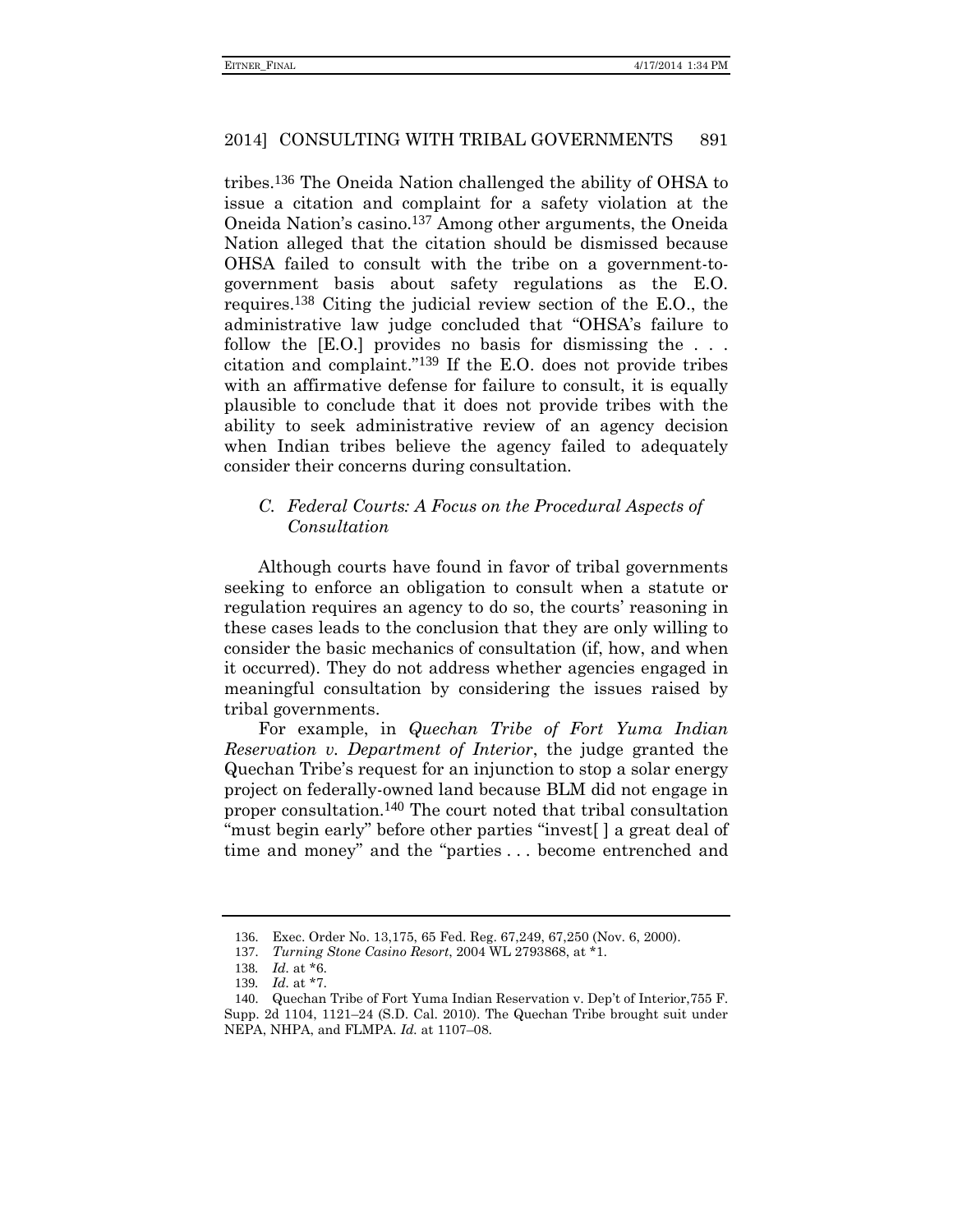inflexible" in their desire for the project to proceed.141 Moreover, the court viewed BLM's invitation for the Quechan Tribe to share its concerns about the solar project's potential impact on historic and sacred sites as part of a public meeting insufficient to comply with the government-to-government consultation requirements in the National Historic Preservation Act regulations.142

The court's focus in *Quechan Tribe* was on the procedural aspects of consultation rather than on whether the BLM properly considered the tribal government's concerns. The court concluded that the BLM did not engage the tribe early enough in the process.143 Also, such procedural victories do not necessarily translate into substantive victories once procedural defects have been corrected. As the judge correctly noted, the Quechan Tribe should not expect the BLM to "acquiesce to . . . [its] request[s]" 144 because there is nothing that will bind the agency to honestly consider tribal concerns when reaching a final decision on the project.

Similarly, in *Yankton Sioux Tribe v. Kempthorne*, a federal judge in South Dakota issued a preliminary injunction preventing the Office of Indian Education Programs, part of the BIA, from reorganizing and closing several Education Line Offices because it failed to properly consult with the tribes.145 According to the court, the BIA failed to adequately inform the tribe of the "potential impact of the proposed federal action" because the agency did not disclose whether the reorganization would divert money away from Indian schools.146 As such, the BIA violated both its government-to-government consultation policy and a federal statute mandating consultation in educational matters.147 Further, the court observed that an agency's "failure to comply with its own consultation policy violates general principles that govern administrative decision-

<sup>141</sup>*. Id.* at 1121 (citing Te-Moak Tribe of Western Shoshone of Nev. v. Dep't of Interior, 608 F.3d 592, 608–09 (9th Cir. 2010)).

<sup>142</sup>*. Id.* at 1118–19.

<sup>143</sup>*. Id.* at 1119.

<sup>144</sup>*. Id.*

<sup>145</sup>. Yankton Sioux Tribe v. Kempthorne, 442 F. Supp. 2d 774, 788–89 (D.S.D. 2006). The Yankton Sioux Tribe sued under  $25 \text{ U.S.C.} \$   $2011(b)(1) \& (2), 25 \text{ C.F.R.}$ § 32.2(g), 25 C.F.R. § 32.4(a)(1) & (2), and the BIA's consultation policy. *Id.* at 783.

<sup>146</sup>*. Id.* at 785.

<sup>147</sup>*. Id.* at 784 (citing 25 U.S.C. § 2011(b)(2)(B) (2006)).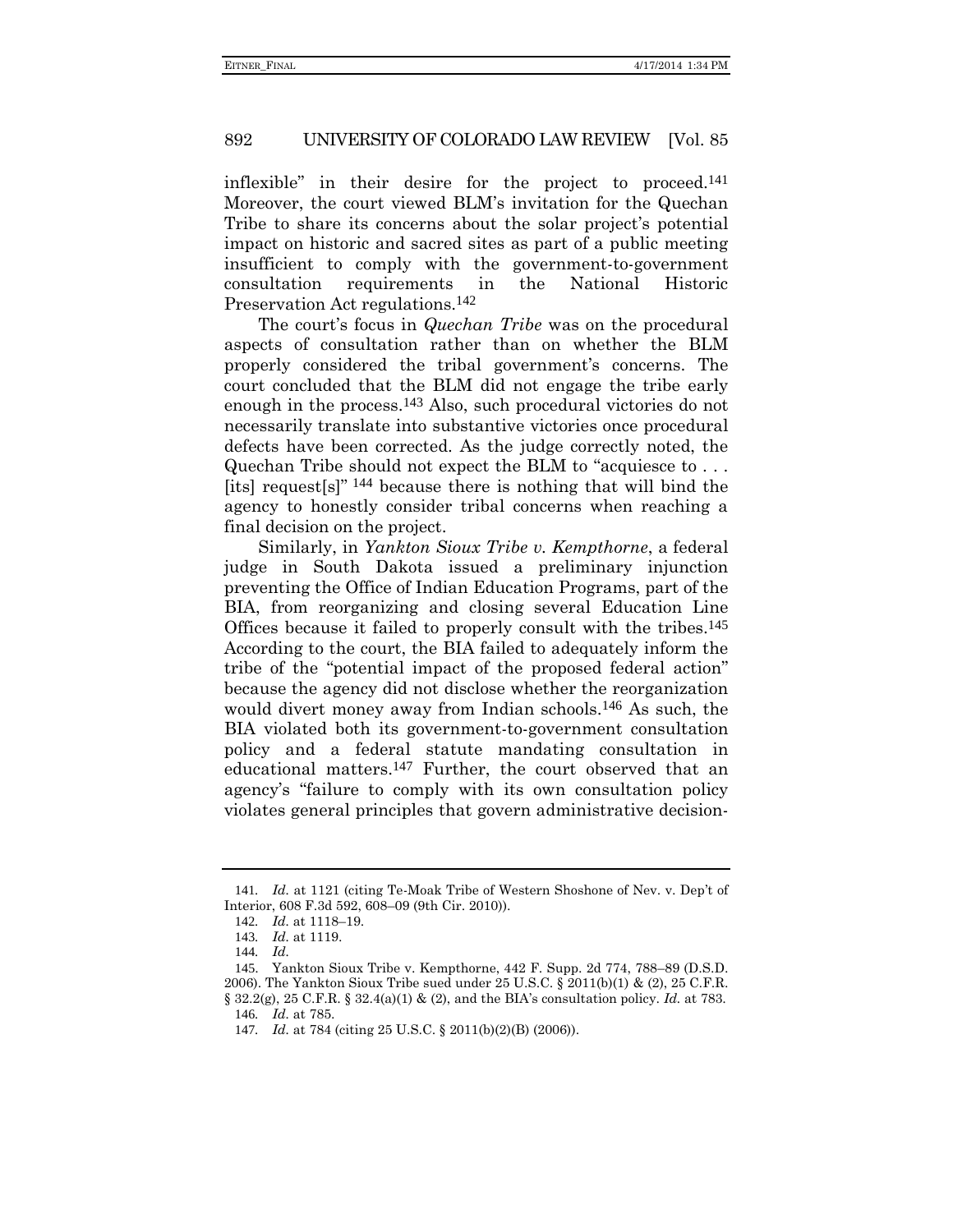making." 148 Finally, the court noted that consultation "must include a candid discussion" of the financial impact of the reorganization.149

As with *Quechan Tribe*, the court in *Yankton Sioux Tribe* focused on the procedural defects of the consultation when it granted the preliminary injunction.150 The court granted the injunction because it believed the tribes did not have adequate information to meaningfully participate in the consultation process.151 Importantly, the court also noted that it expressed "no opinion as to the propriety of the substantive aspects" of the proposed agency action.152 Because the issue was not before the court, it is unknown if the agency would be barred from reaching the same conclusion in the face of fully informed tribes with whom the agency consulted.

In a 2011 decision from the District of Arizona, a federal judge stated that the political branches, and not courts, are the proper venue to impose consultation requirements on agencies.153 In *Center for Biological Diversity v. Salazar*, the San Carlos Apache Tribe and the Salt River Pima-Maricopa Indian Community intervened as plaintiffs and requested that the court set aside the Fish and Wildlife Service's (FWS) determination that the desert bald eagle is not a "distinct population segment" subject to protection under the Endangered Species Act.154 The Tribes argued, inter alia, that the E.O. and presidential memoranda created a legal right enforceable against the FWS because the agency failed to engage in "meaningful government-to-government consultation." 155 According to the court, the FWS does not have "the same statutory and regulatory obligations [under the Endangered Species Act] to consult with the Tribes . . . that the BIA has when making decisions directly related to . . . tribal services . . . on Indian Reservations." 156

The court ultimately held that because Congress and the

<sup>148</sup>*. Id.* at 785.

<sup>149</sup>*. Id.*

<sup>150</sup>*. Id.* at 784–85.

<sup>151</sup>*. Id.*

<sup>152</sup>*. Id.* at 785.

<sup>153</sup>. Ctr. for Biological Diversity v. Salazar, No. 10-2130-PHX-DGC, 2011 WL 6000497, at \*12 (D. Ariz. Nov. 30, 2011).

<sup>154</sup>*. Id.* at \*1.

<sup>155</sup>*. Id.* at \*10.

<sup>156</sup>*. Id.* at \*12.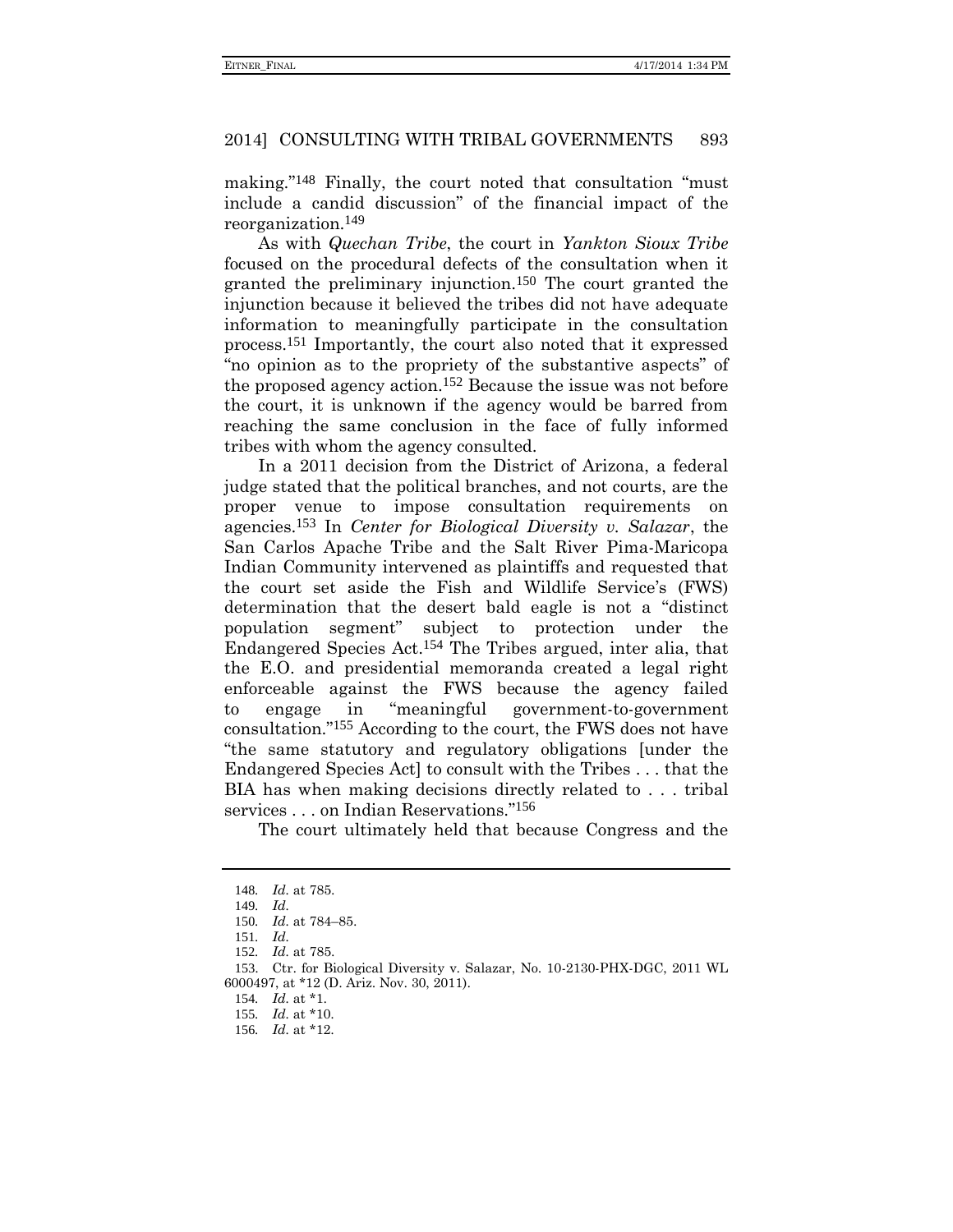DOI did not create specific consultation requirements in the context of the Endangered Species Act, it would "not impose such obligations on its own."<sup>157</sup> In reaching its conclusion, the court not only failed to require the FWS to consult with tribes on Endangered Species Act issues,158 but also failed to use another source to impose a similar duty upon the agency. Thus, the lack of statutory language mandating consultation was largely dispositive.<sup>159</sup>

By refusing to follow the reasoning of *Yankton Sioux Tribe* and require that agencies honor their consultation policies, the court in *Center for Biological Diversity* placed the burden for defining meaningful consultation on the political branches of the federal government.160 Moreover, it would not be surprising if future courts extended the reasoning in *Center for Biological Diversity* to cases where the obligation to consult is general or vague because the court would be supplanting the will of the elected branches.

Additionally, the most common remedy to inadequate consultation is for a court to grant a preliminary injunction and remand the issue back to the agency. After issuing an injunction, there is nothing to prevent an agency from reaching the same decision after consultation that it reached with no or inadequate consultation. For example, in the Mt. Tenabo litigation, the Ninth Circuit Court of Appeals remanded the case to the district court so that it could issue an injunction halting the expanded mining operations until the BLM prepared an Environmental Impact Statement that "adequately considers" the tribal concerns.161 The BLM's postinjunction Environmental Impact Statement did not contain any new mitigation measures that addressed the concerns tribes raised during consultation.162 Thus, the district court judge approved the same BLM conclusions that were in the pre-injunction Environmental Impact Statement.163

<sup>157</sup>*. Id.*

<sup>158</sup>*. Id.*

<sup>159</sup>*. See id.*

<sup>160</sup>*. Id*. (noting that courts should not impose consultation obligations when Congress and executive departments have declined to do so).

<sup>161</sup>. S. Fork Band Council of W. Shoshone of Nev. v. Dep't of Interior, 588 F.3d 718, 722 (9th Cir. 2009).

<sup>162</sup>. Opening Brief for Appellant at 9, *S. Fork Band Council of W. Shoshone*, 588 F.3d 718 (9th Cir. 2009) (No. 09-15230).

<sup>163</sup>*. Id*.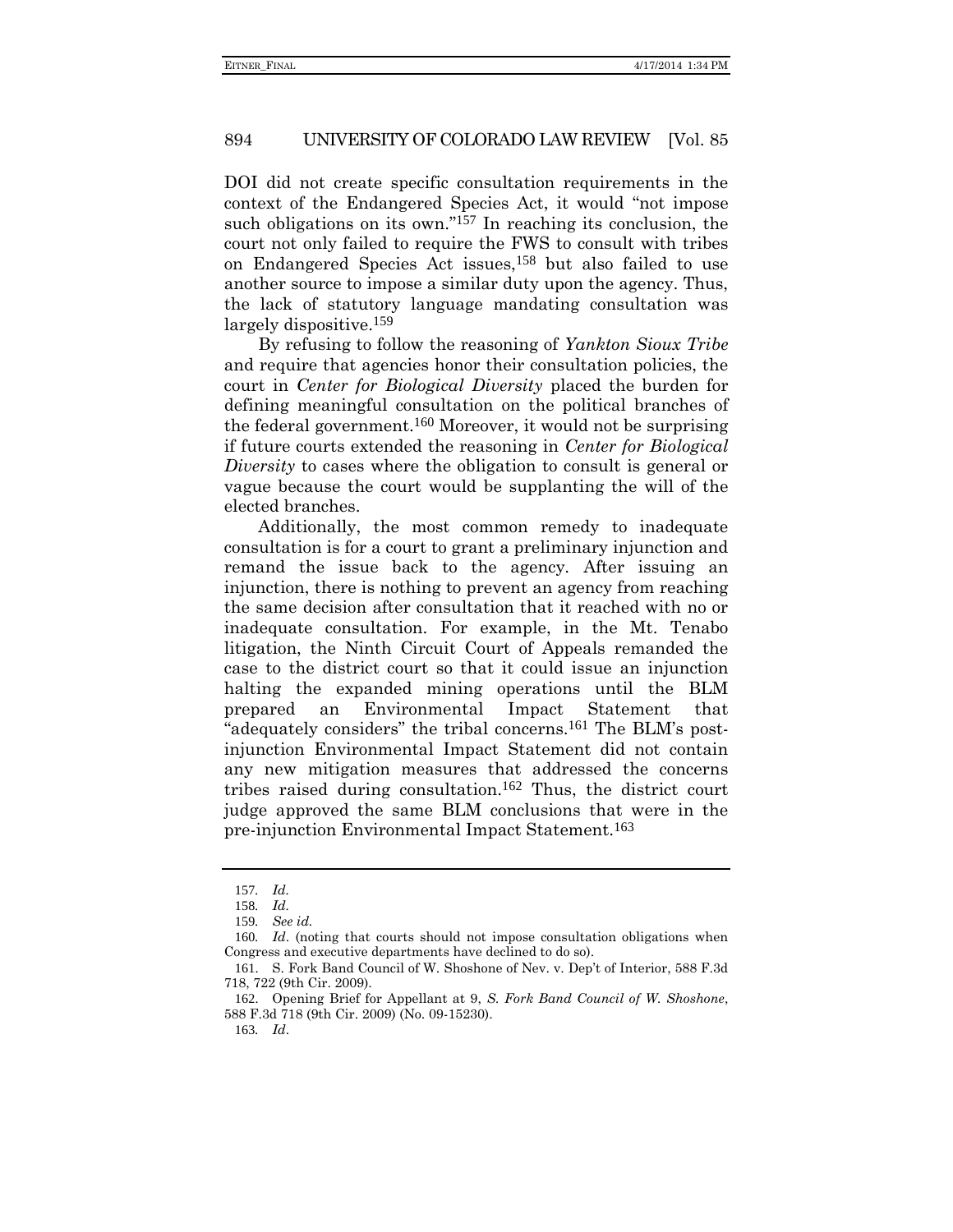The preceding cases indicate that courts appear more interested in procedural concerns, such as whether consultation occurred, than in reaching the substantive issue of whether the agency actually considered the tribal issues during the consultative process. This is harmful to Indian tribes because it permits the federal government not to honor the government-to-government relationship that the federal government itself suggests is vital to tribal selfdetermination.164 Moreover, as Senator Lisa Murkowski noted, the failure to consult signals another empty or broken promise made by the federal government to Indian tribes.<sup>165</sup>

As demonstrated above, agency consultation with Indian tribes suffers from many limitations. First, the current process is inefficient and inadequate. Second, the continued utility of judicial tools employed to protect tribal interests is in doubt. Third, the E.O. does not create an enforceable right for tribes to seek redress in court. Finally, even when a statute or regulation provides tribal governments with a cause of action to enforce consultation, courts tend to focus on the procedural aspects of consultation rather than the substantive issues discussed during consultation. Therefore, a statute providing for a uniform process is necessary to ensure that tribal interests are properly considered by agencies.

### III. A UNIFORM CONSULTATION STATUTE TO PROTECT TRIBAL **INTERESTS**

To ensure that agencies engage in meaningful consultation with tribes, Congress must pass a statute outlining the contours of effective consultation including viable redress in court when their voices are ignored.166 Section A outlines the essential elements of a uniform consultation statute. Section B argues that past successful consultations and the perceived costs of compliance do not outweigh the benefits of a uniform statute.

<sup>164</sup>*. See* Exec. Order No. 13,175, 65 Fed. Reg. 67,249, 67,250 (Nov. 6, 2000).

<sup>165</sup>*. See* Murkowski Letter, *supra* note [102.](#page-18-0)

<sup>166</sup>. A statutory solution also has been proposed to resolve access to sacred sites by tribal members, which is one of the most frequently discussed and debated issues during the consultative process. *See* Alex Tallchief Skibine, *Towards a Balanced Approach for the Protection of Native American Sacred Sites*, 17 MICH. J. RACE & L. 269, 288 (2012).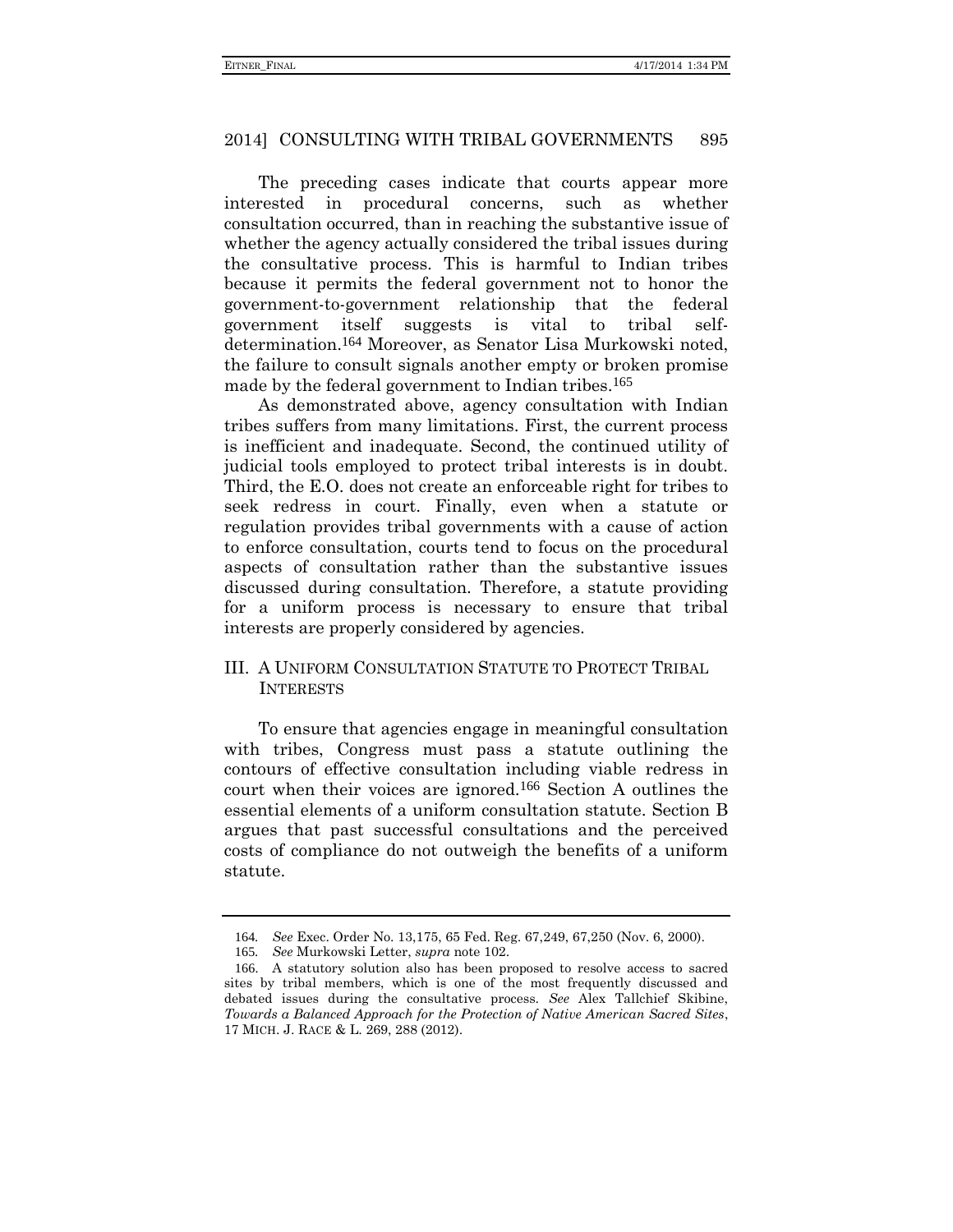### *A. Essential Elements of a Consultation Statute*

With the judiciary focusing on the procedural requirements of consultation,167 Congress should enact substantive consultation requirements. As H.R. 5608 and the RESPECT Act indicate, some members of Congress are aware that the current consultative process has shortcomings.168 This Section provides the fundamental elements that a consultation statute must contain to ensure agencies uniformly and adequately consider the concerns of tribal governments.

While H.R. 5608 and the RESPECT Act were important attempts at recognizing the need to codify uniform tribal consultation, neither became law and both failed to adequately address how agencies deal with information that tribal governments present during consultation. To remedy this situation, a consultation statute should require agencies to treat tribal assertions as true. This type of rebuttable presumption will demand that agencies present information in their final decision refuting tribal claims if agencies reject some or all of the information tribes present during consultation. Additionally, agencies should not be allowed to reject tribal concerns with minimal evidence. They should be required to present information sufficient to persuade a neutral third party that the agency properly rejected tribal assertions.169 Finally, the burden of persuasion should also shift from the tribes to the agency when an agency decision is challenged in court.<sup>170</sup>

To illustrate how an agency might overcome the rebuttable presumption that tribal assertions are valid, it is helpful to return to the *Mt. Tenabo* case. During consultation, the tribes presented evidence that the entire mountain, including the underground water, were sacred.171 If the January 2004 Ethnographic Report had concluded that only the peak and the sheer White Cliffs just below the peak were sacred, the BLM

<sup>167</sup>*. See supra* Part II.C.

<sup>168</sup>*. See supra* Part I.E.

<sup>169</sup>*. See generally* FED. R. EVID. 301 (stating that "in a civil case . . . the party against whom a presumption is directed has the burden of producing the evidence to rebut the presumption").

<sup>170</sup>*. See* 1 FEDERAL EVIDENCE § 3:6 (Christopher Mueller & Laird Kirkpatrick eds., 3d ed. 2007) (noting that generally presumptions do not affect the burden of persuasion, but many federal statutes create presumptions and courts "may give such presumptions greater effect than Fed. R. Evid. 301 would allow").

<sup>171</sup>*. See* Amici Curiae, *supra* note [1,](#page-0-0) at 30–36.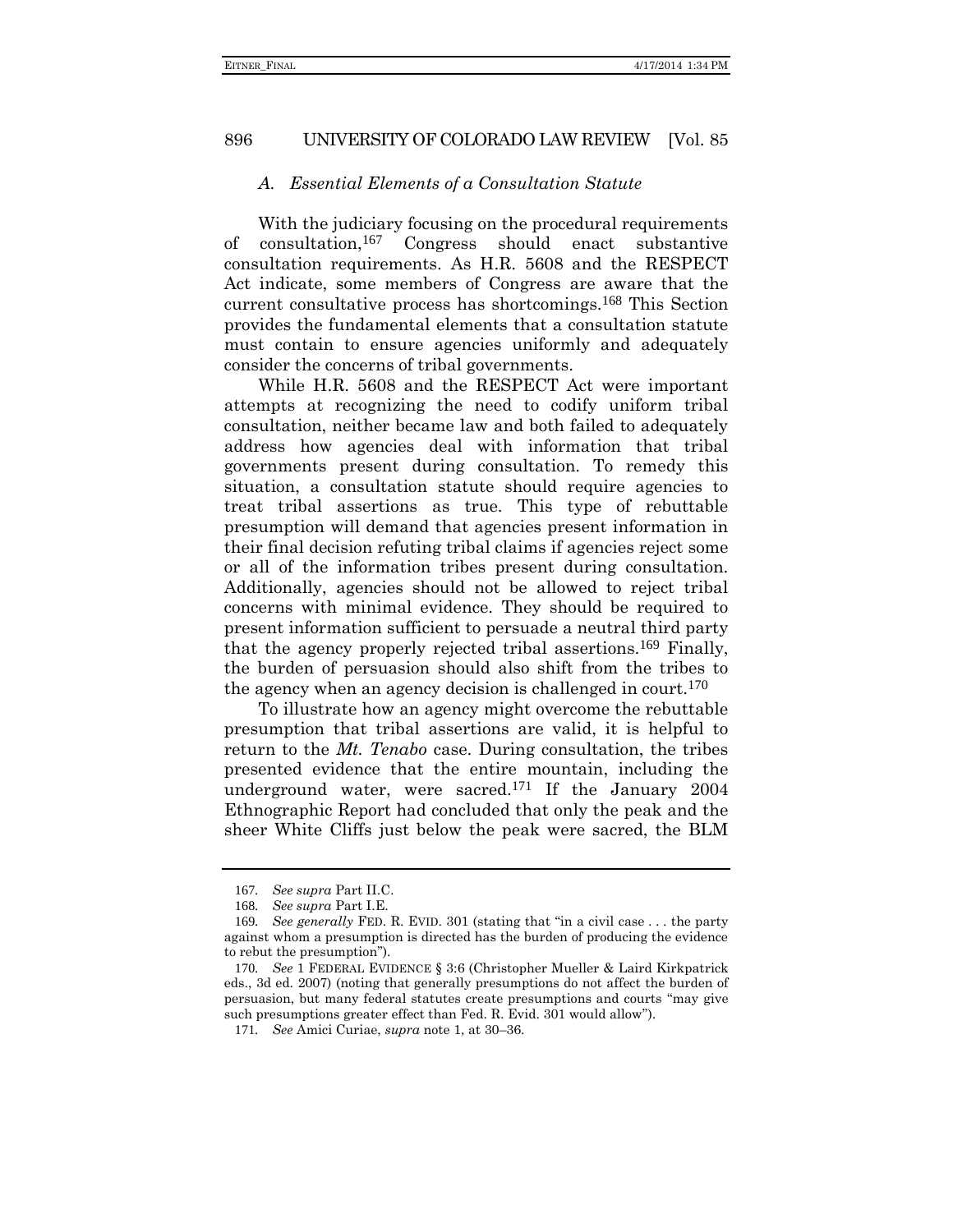could have used this information to successfully rebut the tribal assertion.172 However, the January 2004 Ethnographic Report concluded that the entirety of Mt. Tenabo was a sacred site.173 The BLM's unilateral determination that only the peak of Mt. Tenabo and the White Cliffs were sacred, despite strong evidence to the contrary, would fail to rebut the tribal assertion because it lacks sufficient support to make the determination credible to a neutral third party.174

Furthermore, a consultation statute must provide Indian tribes with a cause of action that includes judicial review of the substantive aspects of consultation. As previously mentioned, the E.O. does not provide a cause of action on its own,  $175$  and consultation policies expressly disclaim the document's ability to provide one.176 Moreover, courts currently examine only the procedural aspects of consultation when a statute or regulation provides a cause of action.177 Thus, the ability of tribes to enforce their right to government-to-government consultation through the judicial process must be made explicit. Once in federal court, it is vital that judges review the facts in the record to determine whether the agency met its burden of production and persuasion when tribes assert that an agency improperly considered issues raised during consultation. As such, the statute should direct judges to review agency final decisions under a de novo standard of review.178 A less deferential standard of review is essential to guarantee that agency decisions are sufficiently based on facts contained in the administrative record.

As Section B discusses, some administrative decisions demonstrate that honest consultation between tribes and the federal government occurs. However, these successes do not reduce the need to ensure that agencies always adequately consider tribal issues during the consultative process.

- 175*. See supra* Part II.B.
- 176*. See supra* Part I.C.
- 177*. See supra* Part II.C.

<sup>172</sup>*. Id.* 31–32.

<sup>173</sup>*. Id.* at 30.

<sup>174</sup>*. See id*. at 23, 30–31.

<sup>178</sup>*. See* Hydro Conduit Corp. v. American-First Title & Trust Co., 808 F.2d 712, 714 (10th Cir. 1986) (noting that the court of appeals applies a de novo standard of review when the lower court grants summary judgment).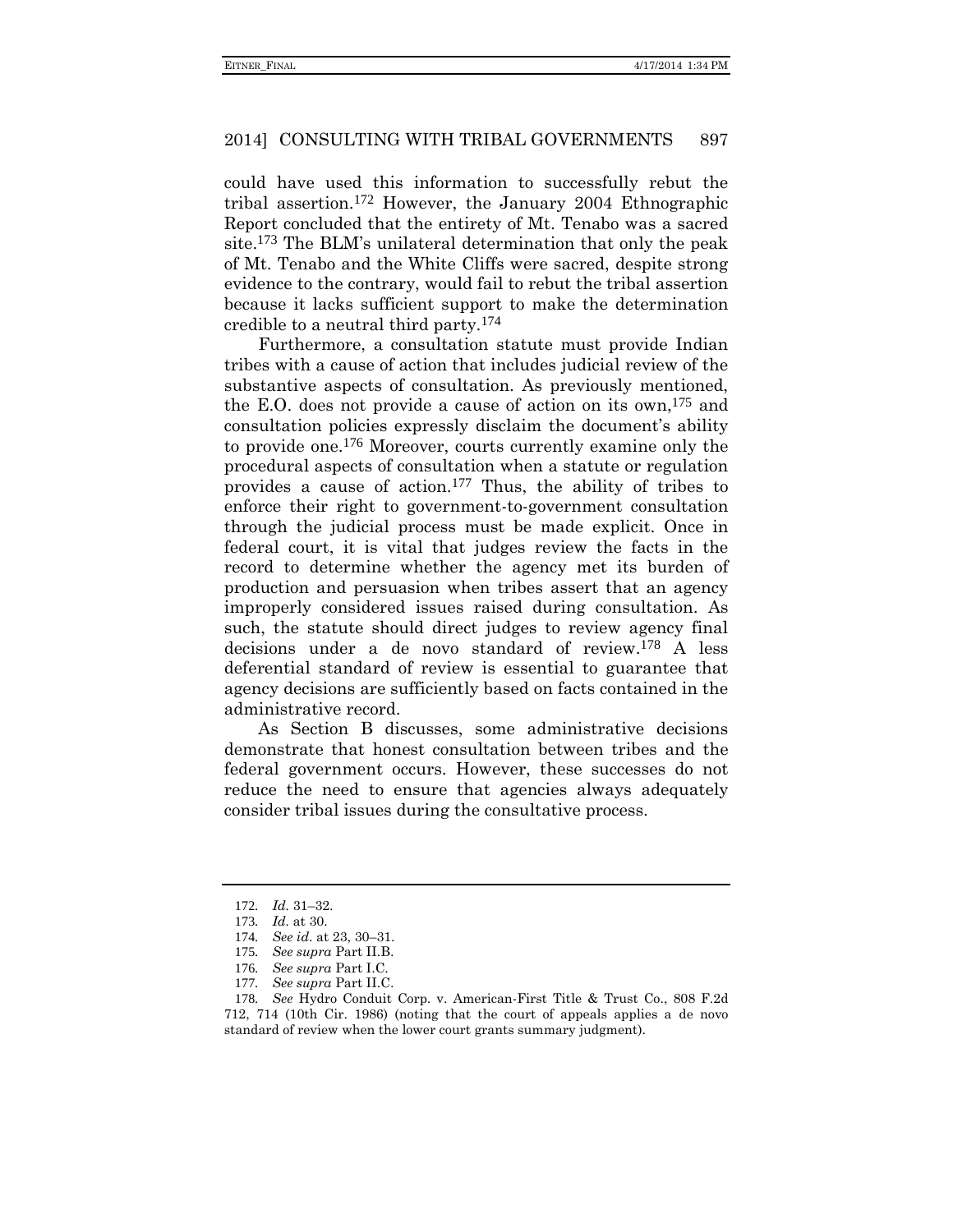### *B. Prior Success Does Not Warrant Maintaining the Status Quo*

Critics may argue that a statute forcing agencies to consult in a particular way is unnecessary because previous results demonstrate that the current process produces final determinations that adequately consider tribal interests. For example, the Interior Board of Land Appeals (IBLA) upheld a stipulation in a land-use contract forbidding Evans-Barton from going within one-half mile of Kyle Hot Springs during the development and production phase of a geothermal energy project because the BLM learned through consultation that the Lovelock Paiute and the Battle Mountain Band of Te-Moak Band of Western Shoshone use the area for medicinal and spiritual purposes.179 In another case, the IBLA affirmed the BLM's rejection of Union Telephone Company's request to construct communication towers near Beaver Rim, Wyoming, in part because there were sacred sites within the project area.180 As with the previous case, the BLM learned of the sacred site through tribal consultation.<sup>181</sup>

While it is reassuring that tribal consultation under the current system has produced some results that adequately considered tribal interests, these successes do not justify maintaining a process that favors agency conclusions based on insufficient or unconvincing documentation. Moreover, Congress will likely encounter strong opposition to any effort to codify a consultation statute that shifts the balance of power, even if slightly, between tribal governments and agencies. As an example of agency resistance, the Associate Deputy Secretary of the DOI testified that H.R. 5608 would limit the agency's ability to respond to emergency situations, remove agency discretion when undertaking a project with tribal impact, and require "vast amounts of time, funds, and staff resources" to meet the bill's consultation requirements.182 The same official argued that the proposed bill would require an agency to consult with tribes before "respon[ding] to proposed legislation or . . . simple congressional inquiries."<sup>183</sup> Generally,

<sup>179</sup>. Evans-Barton, Ltd., 175 Interior Dec. 29, 29–31, 35 (IBLA 2008).

<sup>180</sup>. Union Tel. Co., Inc., 173 Interior Dec. 313, 320, 330 (IBLA 2008).

<sup>181</sup>*. Id.* at 322.

<sup>182</sup>*. Hearing*, *supra* note [83.](#page-15-0)

<sup>183</sup>*. Id.*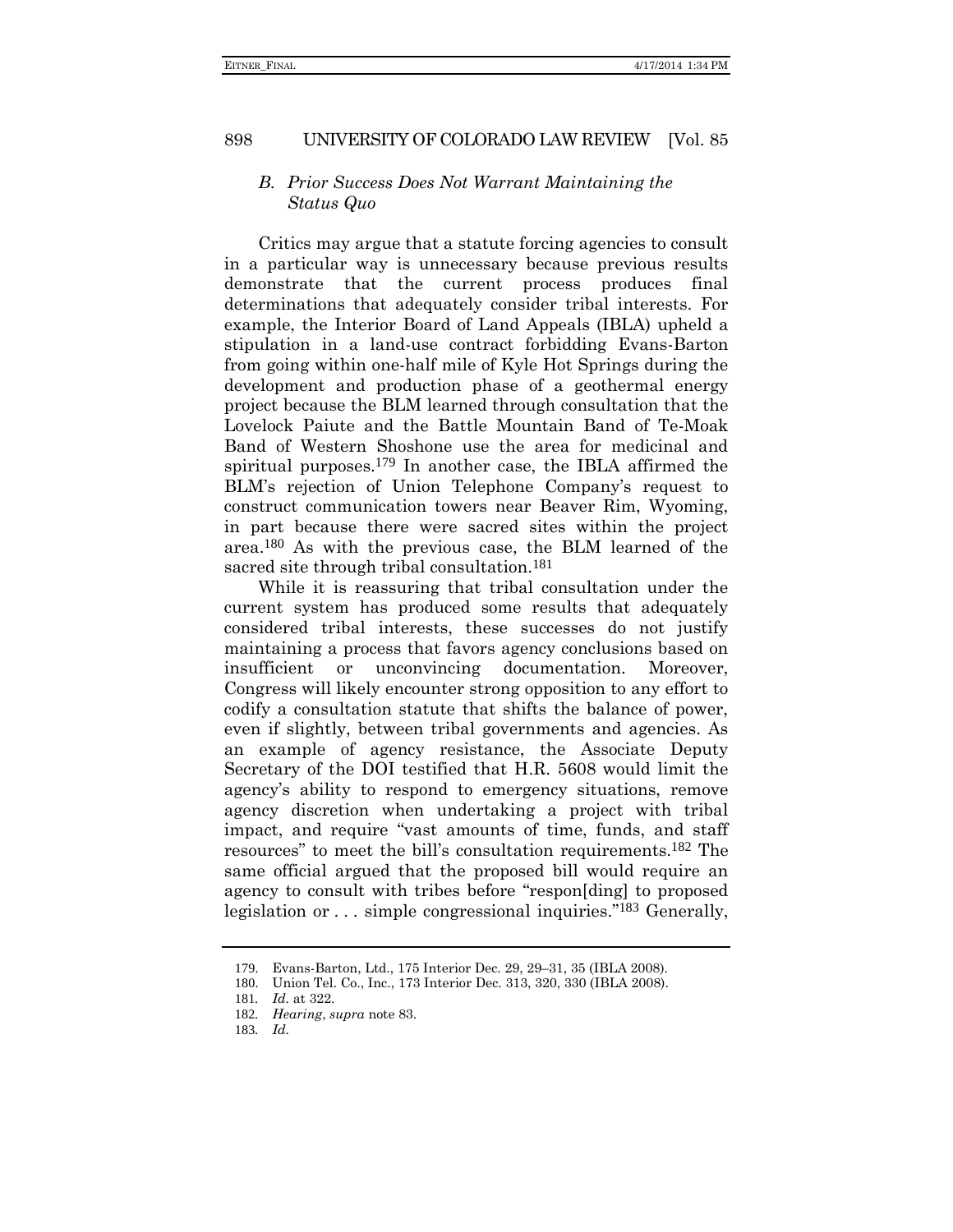it is beneficial to examine the furthest extent to which a proposed bill might impact an agency upon passage. However, the Associate Deputy Secretary's testimony goes beyond the plain text of the bill. Although those challenges may be real given a bill like that suggested here, because H.R. 5608 did not provide a cause of action for tribes to sue, the Associate Deputy Secretaries' worries were impossible given the bill he addressed.

More importantly, although a consultation statute would create some burden on an agency's final decision, the burden is not severe. First, the increased burden only exists when an agency and tribal government are unable to reach mutual agreement during the consultative process. Second, an agency should already have records of the concerns that Indian tribes raise during consultation, so there is no requirement to collect additional documentation. Third, a consultation statute would require an agency to provide convincing evidence only when rejecting tribal concerns. Importantly, the agency would retain the discretion to reject any assertion by tribal governments as long as the final decision provides adequate documentary evidence such that a neutral third party would believe the agency's conclusion.184 As such, the agency has not lost its discretionary power to reach results contrary to the expressed desires of tribal governments. It simply has to justify its decision in a convincing way.

In addition to placing few additional burdens on agencies, a tribal consultation statute would require agencies to act in accordance with the federal government's rhetoric, describing its relationship with Indian tribes. Testifying before the House Committee on Natural Resources, the Chairman of the NIGC said that it "*attempt*[*s*] to adhere strictly to the executive order and [its] adopted consultation policy." 185 Further, the same official noted that the NIGC's consultation efforts are not "perfect," and it would attempt to improve.<sup>186</sup> Similarly, the Associate Deputy Secretary said that the DOI "welcome[s] the

<sup>184</sup>*. See* 1 FEDERAL EVIDENCE § 3:10 (Christopher Mueller & Laird Kirkpatrick eds., 3d ed. 2007) (noting that the rebuttable "presumption is vanquished . . . if there is cogent and compelling evidence that the presumed fact is not so").

<sup>185</sup>*. Hearing*, *supra* note [83](#page-15-0) (emphasis added).

<sup>186</sup>*. Id.*